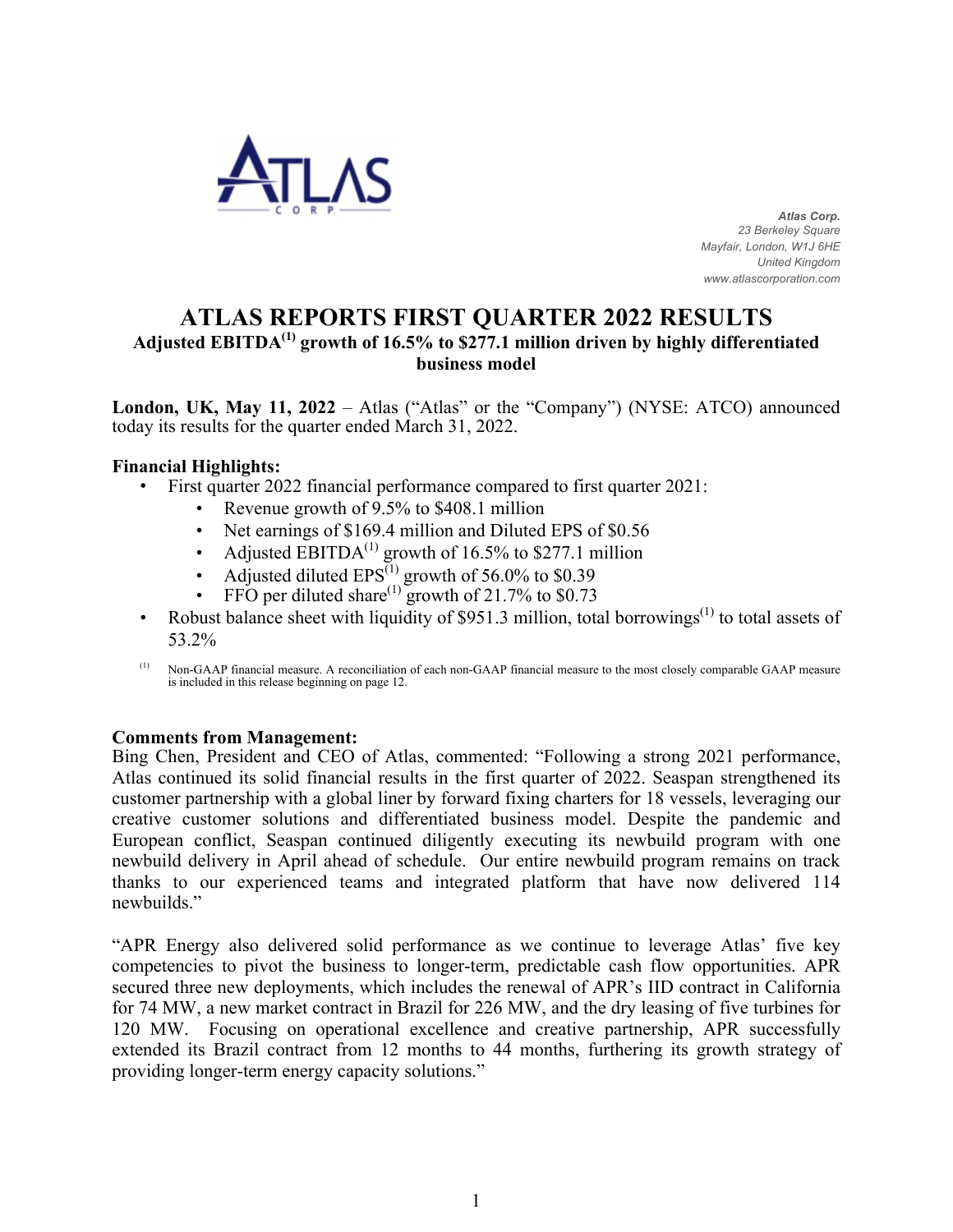"With our customers' trusted partnerships, our dedicated team and differentiated business model, we are well positioned to drive future quality growth and continue delivering increasing shareholder value."

Graham Talbot, CFO of Atlas, commented, "I am very proud of our entire team's consistent high-performance during a period of considerable global uncertainty. These results demonstrate the resilience of our fully integrated platform which provides consistent delivery in all market conditions. Our continued focus on optimizing our capital structure, coupled with a gross contracted cash flow balance of \$18.1 billion and liquidity balance of \$951.3 million as of quarter end, positions Atlas to continue executing on our track-record of disciplined capital allocation and quality growth."

"We are pleased to see a strong vote of confidence from our strategic shareholder, Fairfax Financial, who exercised warrants to purchase 25 million common shares of Atlas in April. This resulted in proceeds of over \$200.0 million dollars to Atlas which will be used to repay outstanding debt and for other general corporate purposes. This is yet another demonstration of our shareholders' continued confidence in our highly differentiated, risk-adjusted, capital allocation business model."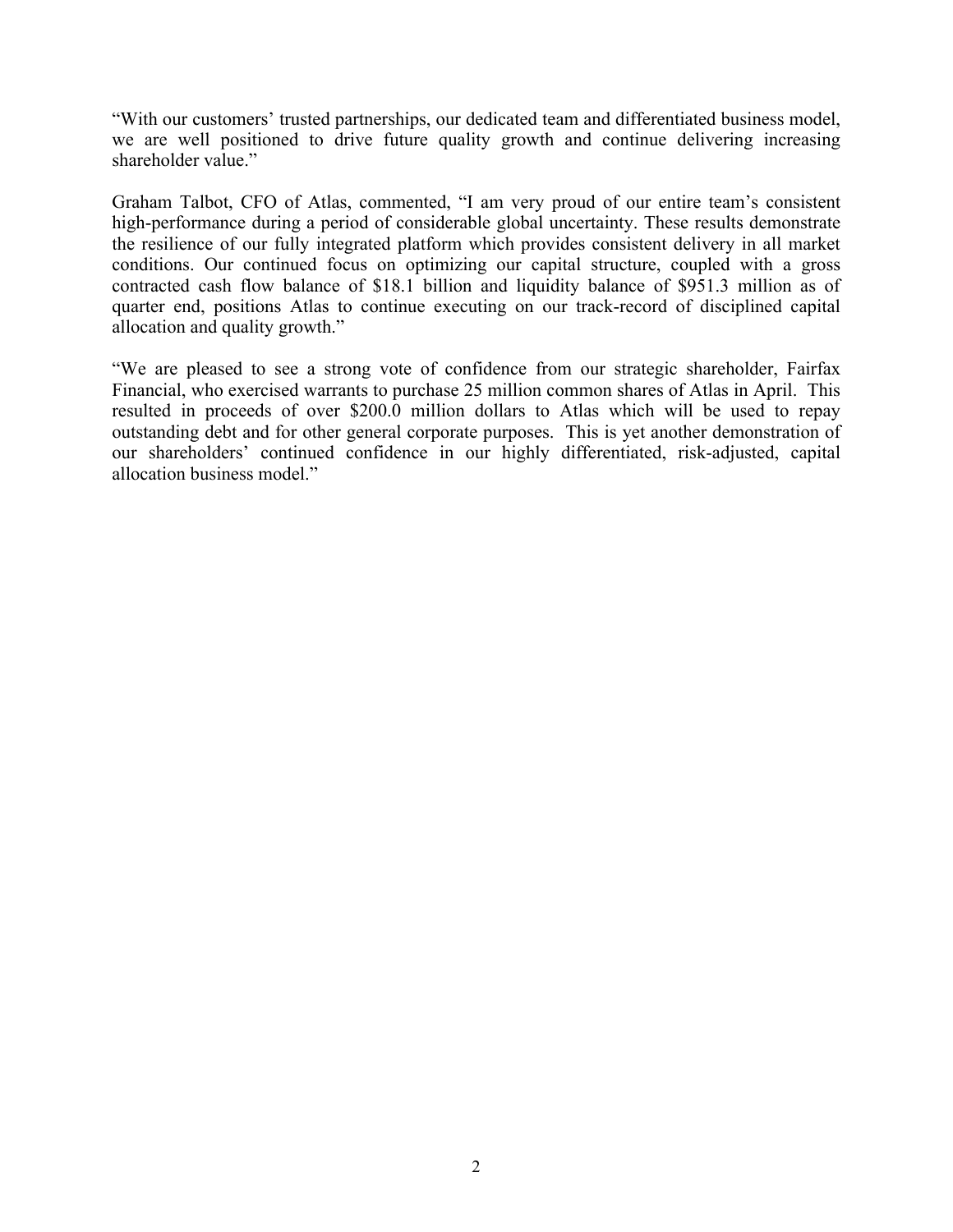# **Significant Developments in the First Quarter of 2022 & Subsequent Events**

### *Containership Sale Developments*

In February 2022, Seaspan completed the sale of one vessel for gross proceeds of \$32.8 million. Seaspan continues to manage the ship operations of this vessel pursuant to a management agreement entered into in connection with the sale. As of March 31, 2022, Seaspan had also entered into agreements for five more vessel sales, one of which closed in April 2022. The remaining four vessel sales are expected to complete in the second quarter of 2022, subject to closing conditions.

In April 2022, Seaspan entered into agreements for the sale of an additional four 4,250 TEU vessels. The sales are expected to be completed in the second and third quarters of 2022, subject to closing conditions.

| Actual         |                          |      |                 |
|----------------|--------------------------|------|-----------------|
| <b>O1 2022</b> | <b>Remainder of 2022</b> | 2023 | 2024            |
| 133            | 132                      | 137  | 160             |
|                |                          |      |                 |
|                | 8                        | 23   | 36              |
| (1)            | (3)                      |      |                 |
| 132            | 137                      | 160  | 196             |
|                |                          |      |                 |
|                |                          |      | <b>Expected</b> |

The table below summarizes our Containership Leasing fleet:

(1) Excludes vessel sales that have not yet closed as at May 10, 2022 and includes assets held for sale

(2) Represents vessels that are operated on behalf of other owners

### *Containership Leasing and Newbuild Developments*

Seaspan entered into proactive lease extensions for 18 operating vessels in the first quarter of 2022.

In April 2022, Seaspan accepted delivery of its fourth 12,200 TEU vessel which commenced an 18-year bareboat charter upon delivery.

### *Mobile Power Generation Developments*

APR Energy entered into contracts to provide a customer with up to 226 MW of gas power generation capacity in Itaguaí, Rio De Janeiro, for a minimum of 12 consecutive months commencing in May 2022. In March 2022, APR Energy extended this 12-month gas generation capacity contract in Brazil to a 44-month contract. Additionally, APR Energy entered into a contract with a US counterparty to provide a dry rental of five turbines representing 120 MW for a minimum of 12 consecutive months which commenced in February 2022. APR Energy also entered into a contract with Imperial Irrigation District ("IID") for three turbines to provide grid stabilization solutions to Southern California. The contract with IID represents its first renewal with APR Energy.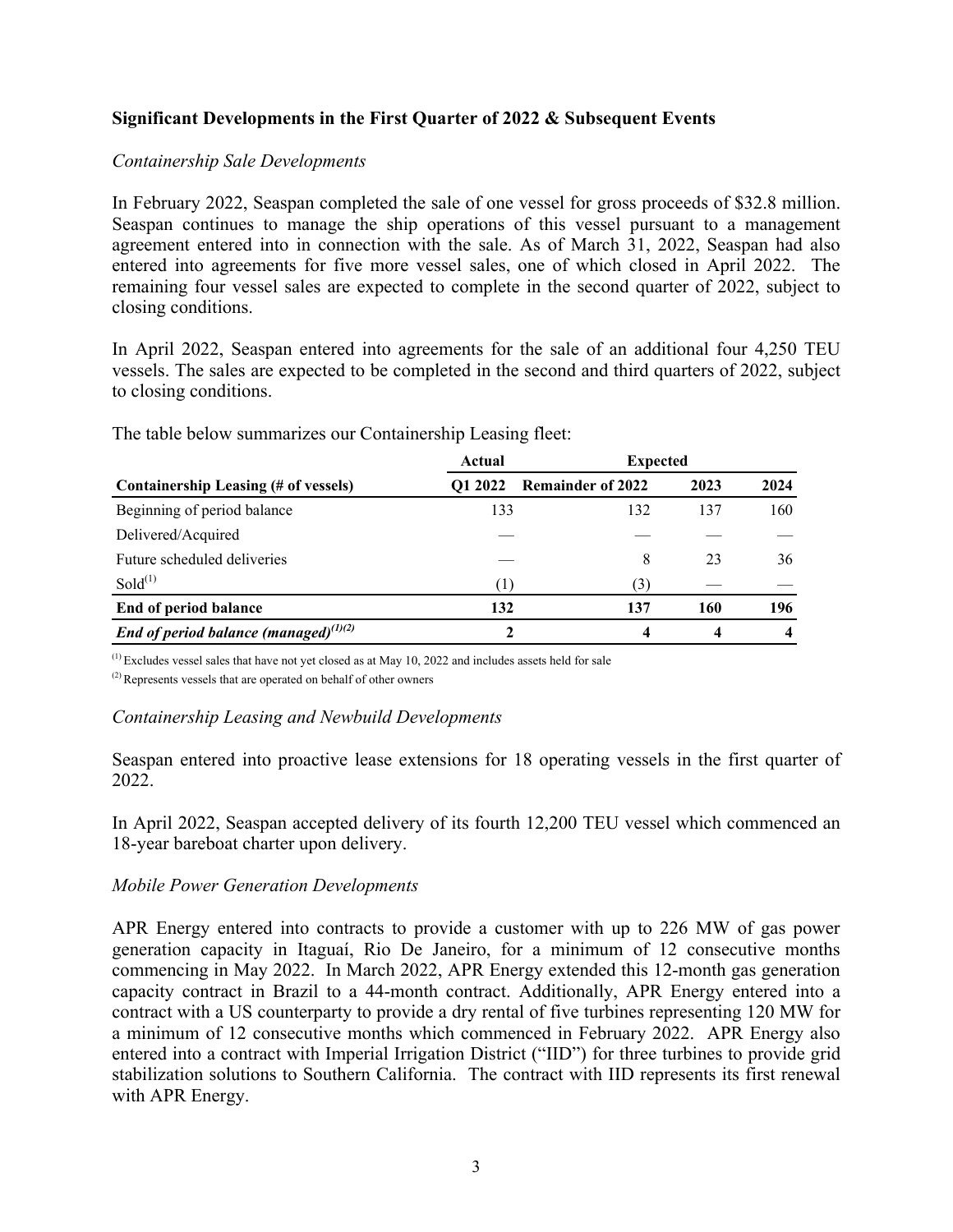### *Financing Development*

On February 16, 2022, Seaspan closed its new \$250.0 million 3-year unsecured revolving credit facility (the "New Seaspan RCF"), which replaces a \$150.0 million 2-year unsecured revolving credit facility. The New Seaspan RCF includes several new lenders and improvements driven by Seaspan's improving credit quality, including greater liquidity, tenor and pricing.

### *Exercise of Fairfax Warrants*

On April 7, 2022, Fairfax Financial Holdings Limited ("Fairfax") exercised warrants to purchase 25.0 million common shares of Atlas. The warrants, which were originally issued on July 16, 2018, had an exercise price of \$8.05 per common share for an aggregate exercise price of \$201.3 million. Immediately following this exercise, Fairfax and its affiliates held in aggregate 124,805,753 common shares, representing 45.1% of the then issued and outstanding common shares of Atlas. Fairfax continues to hold 6.0 million warrants.

### *Distribution*

On April 7, 2022, the Board of Directors of Atlas declared a quarterly distribution in the amount of \$0.125 per common share. Regular quarterly dividends on the Series D, Series H, Series I and Series J preferred shares were also declared. All dividends were paid on May 2, 2022.

### *Common Shares Outstanding*

As of May 1, 2022, there were 276.9 million common shares outstanding.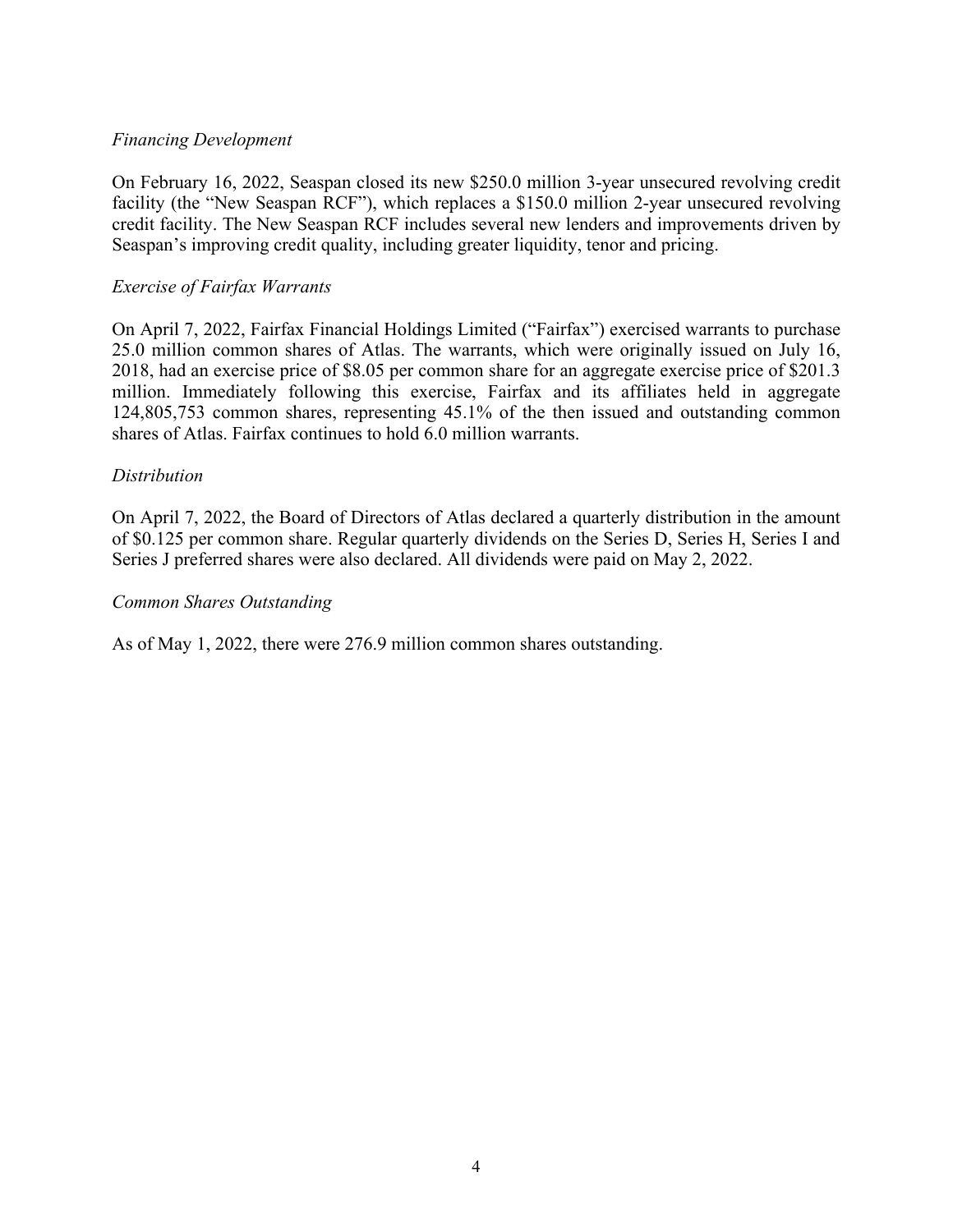#### **Consolidated Results:**

The following table summarizes Atlas' consolidated results for the three months ended March 31, 2022, and March 31, 2021.

|                                                                                               | <b>Three Months Ended</b> |                |               |                |  |  |  |
|-----------------------------------------------------------------------------------------------|---------------------------|----------------|---------------|----------------|--|--|--|
| (in millions of U.S. dollars, except per share amounts,<br>percentages and ratios, unaudited) |                           | March 31, 2022 |               | March 31, 2021 |  |  |  |
| <b>Key Metrics</b>                                                                            |                           |                |               |                |  |  |  |
| Revenue                                                                                       | $\mathsf{\$}$             | 408.1          | $\mathcal{S}$ | 372.6          |  |  |  |
| Net earnings                                                                                  |                           | 169.4          |               | 97.6           |  |  |  |
| Adjusted EBITDA <sup>(1)</sup>                                                                |                           | 277.1          |               | 237.9          |  |  |  |
| FFO <sup>(1)</sup>                                                                            |                           | 204.0          |               | 159.2          |  |  |  |
| FFO per Share, diluted $^{(1)}$                                                               |                           | 0.73           |               | 0.60           |  |  |  |
| Adjusted EPS, diluted <sup>(1)</sup>                                                          |                           | 0.39           |               | 0.25           |  |  |  |
| <b>Diluted EPS</b>                                                                            |                           | 0.56           |               | 0.31           |  |  |  |
| <b>Financial Position</b>                                                                     |                           |                |               |                |  |  |  |
| Operating Net Debt to Adjusted EBITDA <sup>(1)</sup>                                          |                           | 3.6x           |               | 4.3x           |  |  |  |
| Ending Liquidity <sup>(2)</sup>                                                               | \$                        | 951.3          | <sup>\$</sup> | 837.5          |  |  |  |
| Gross Contracted Cash Flow <sup>(3)</sup>                                                     |                           | 18,096.3       |               | 12,086.5       |  |  |  |
| Total Borrowings <sup><math>(1)(4)</math></sup>                                               |                           | 5,637.2        |               | 4,604.4        |  |  |  |
| Total Borrowings to Assets (%)                                                                |                           | 53.2 %         |               | 49.0 %         |  |  |  |
| Operational                                                                                   |                           |                |               |                |  |  |  |
| Containership Leasing Utilization                                                             |                           | 98.5 %         |               | 99.2 %         |  |  |  |
| Mobile Power Generation Utilization                                                           |                           | 61.9 %         |               | 63.7 %         |  |  |  |

(1) Non-GAAP financial measure. A reconciliation of each non-GAAP financial measure to the most closely comparable GAAP measure is included in this release beginning on page [12.](#page-11-0)

<sup>(2)</sup> This is the total cash and cash equivalents balance plus the total available undrawn committed credit facilities at period end, excluding committed and undrawn newbuild financings.

<sup>(3)</sup> Gross contracted cash flow as at March 31, 2022, includes \$5.8 billion of lease payments receivable from operating leases, \$1.5 billion of gross lease receivable from finance leases and \$10.8 billion of gross lease payments from newbuild vessels with signed charter agreements that are undelivered as at March 31, 2022. The gross contracted cash flow at March 31, 2022, excludes \$54.0 million of lease payments<br>from three vessels that are classified as "Assets held for sale". Gross contracted cash purchase options, extension options, higher charter rate options and profit-sharing components. Gross contracted cash flow as at March 31, 2021, includes \$4.2 billion of lease payments receivable from operating leases, \$0.9 billion of gross lease receivable from financing leases and \$7.0 billion of gross lease payments for acquired vessels with signed charter agreements that are undelivered as at March 31, 2021. Gross contracted cash flow includes purchase obligations and excludes purchase options, extension options, higher charter rate options and profit-sharing components.

<sup>(4)</sup> Total borrowings do not include debt to be incurred in connection with certain undelivered vessels.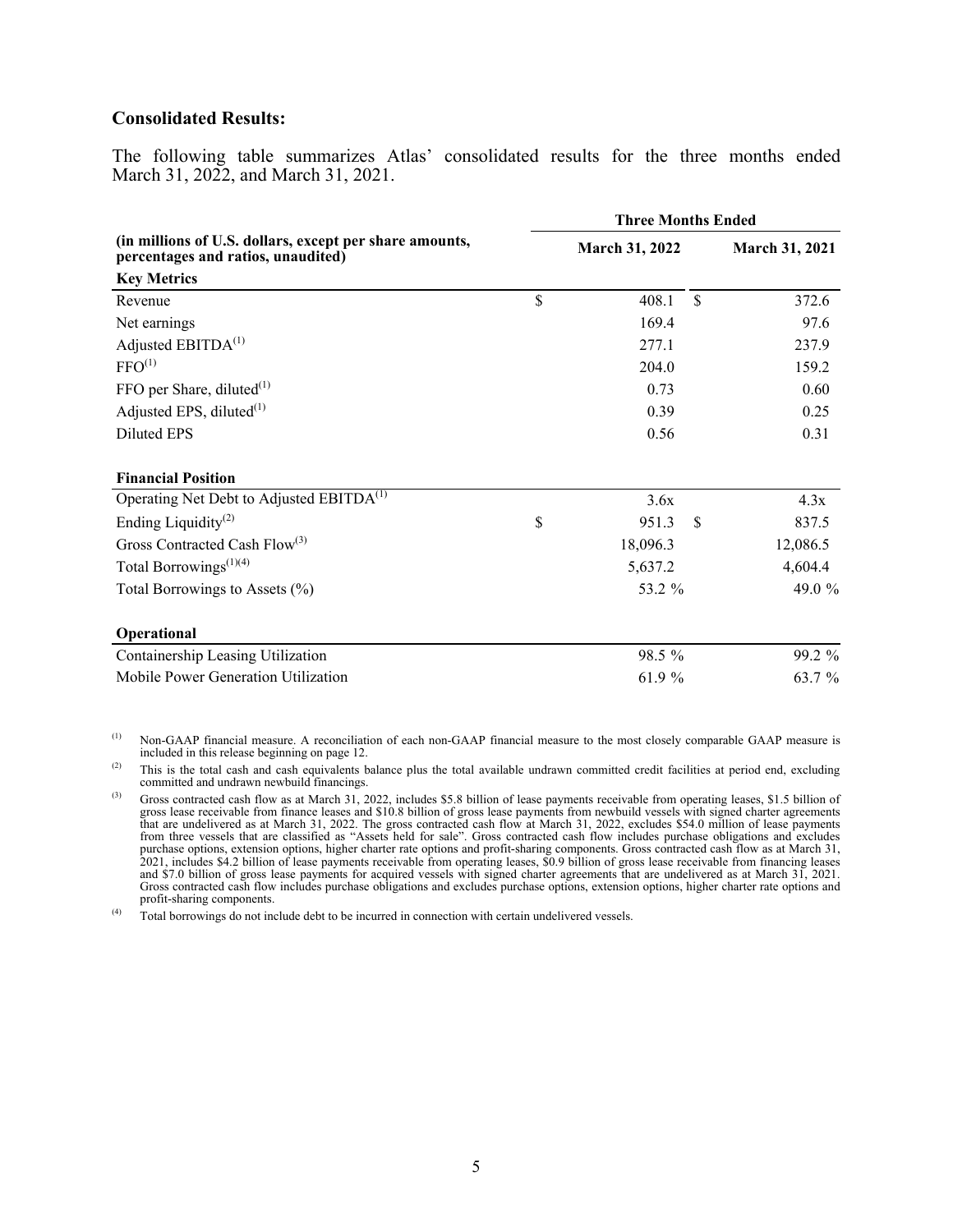### **Financial Results Summary:**

**Revenue** growth of 9.5% to \$408.1 million for the three months ended March 31, 2022, compared to the same period in 2021.

For the quarter ended March 31, 2022, 16.0% of revenue growth was attributable to the Containership Leasing segment, of which 67% was attributable to the existing asset base, and 33% was attributable to assets added during the year. For the quarter ended March 31, 2022, there was a 42.7% decrease attributable to the Mobile Power Generation segment. The lower revenue is primarily due to an injunction at one of our project sites which commenced in March 2021. We are indemnified for the lost revenue and have recognized a corresponding recovery under the acquisition agreement for this indemnity.

**Adjusted EBITDA** growth of 16.5% to \$277.1 million for the three months ended March 31, 2022, compared to the same period in 2021. The growth was primarily driven by the increase in revenue.

**FFO Per Share** growth of 21.7% to \$0.73 for the three months ended March 31, 2022, compared to the same period in 2021. The growth was primarily driven by the increase in revenue.

**Diluted EPS** was \$0.56 for the three months ended March 31, 2022, compared to \$0.31 for the same period in 2021. The increase in diluted EPS was primarily driven by the increase in revenue and non-cash gain on derivative instruments related to the increase in the forward LIBOR curve.

**Adjusted Diluted EPS** growth of 56.0% to \$0.39 for the quarter ended March 31, 2022, compared to \$0.25 for the same period in 2021. The increase in adjusted diluted EPS is primarily related to the increase in revenue.

### **Liquidity**

As of March 31, 2022, Atlas had total liquidity of \$951.3 million, consisting of \$251.3 million of cash and cash equivalents and \$700.0 million of availability under undrawn committed credit facilities. As of March 31, 2022, we also had \$6.0 billion of undrawn committed financing related to our newbuild vessels and an unencumbered asset base including 38 vessels with a book value of \$1.4 billion.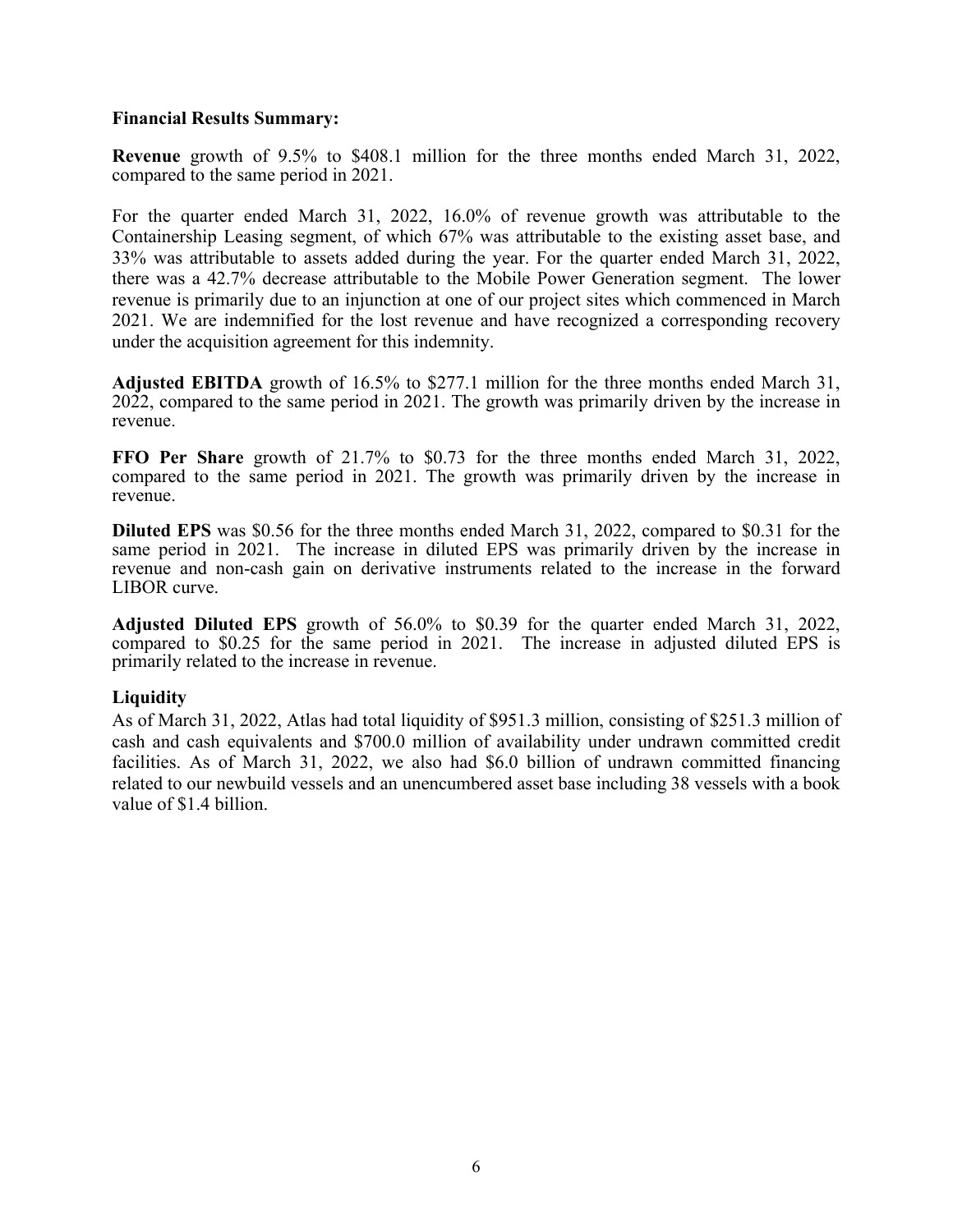### **Segmented Financial Results:**

The following table summarizes selected segmented financial results for the three months ended March 31, 2022.

|                                                               | <b>Three Months Ended March 31, 2022</b> |          |                                          |        |                                       |        |          |              |  |  |
|---------------------------------------------------------------|------------------------------------------|----------|------------------------------------------|--------|---------------------------------------|--------|----------|--------------|--|--|
| (in millions of U.S. dollars,<br>unaudited)                   | Containership<br>Leasing                 |          | <b>Mobile Power</b><br><b>Generation</b> |        | <b>Elimination</b><br>and Other $(3)$ |        |          | <b>Total</b> |  |  |
| Revenue                                                       | \$                                       | 384.6    | -S                                       | 23.5   | - \$                                  |        | <b>S</b> | 408.1        |  |  |
| Operating expense                                             |                                          | 75.0     |                                          | 11.6   |                                       |        |          | 86.6         |  |  |
| G&A expense                                                   |                                          | 13.9     |                                          | 11.4   |                                       | 2.6    |          | 27.9         |  |  |
| Indemnification claim (income)<br>under acquisition agreement |                                          |          |                                          | (13.5) |                                       |        |          | (13.5)       |  |  |
| Operating lease expense                                       |                                          | 32.9     |                                          | 0.7    |                                       |        |          | 33.6         |  |  |
| Adjusted EBITDA <sup>(1)</sup>                                |                                          | 262.8    |                                          | 13.3   |                                       | 1.0    |          | 277.1        |  |  |
| FFO <sup>(1)</sup>                                            |                                          | 209.4    |                                          | 8.9    |                                       | (14.3) |          | 204.0        |  |  |
| Gross Contracted Cash Flow <sup>(2)</sup>                     |                                          | 17,734.9 |                                          | 361.4  |                                       |        |          | 18,096.3     |  |  |

(1) Non-GAAP financial measure. A reconciliation of each non-GAAP financial measure to the most closely comparable GAAP measure is included in this release beginning on page [12](#page-11-0).

<sup>(2)</sup> Gross contracted cash flow as at March 31, 2022, includes \$5.8 billion of lease payments receivable from operating leases, \$1.5 billion of gross lease receivable from finance leases and \$10.8 billion of gross lease payments from newbuild vessels with signed charter agreements that are undelivered as at March 31, 2022. The gross contracted cash flow at March 31, 2022, excludes \$54.0 million of lease payments from three vessels that are classified as "Assets held for sale". Gross contracted cash flow includes purchase obligations and excludes purchase options, extension options, higher charter rate options and profit-sharing components.

(3) Elimination and Other includes amounts relating to preferred shares, change in contingent consideration asset, elimination of intercompany transactions and unallocated amounts.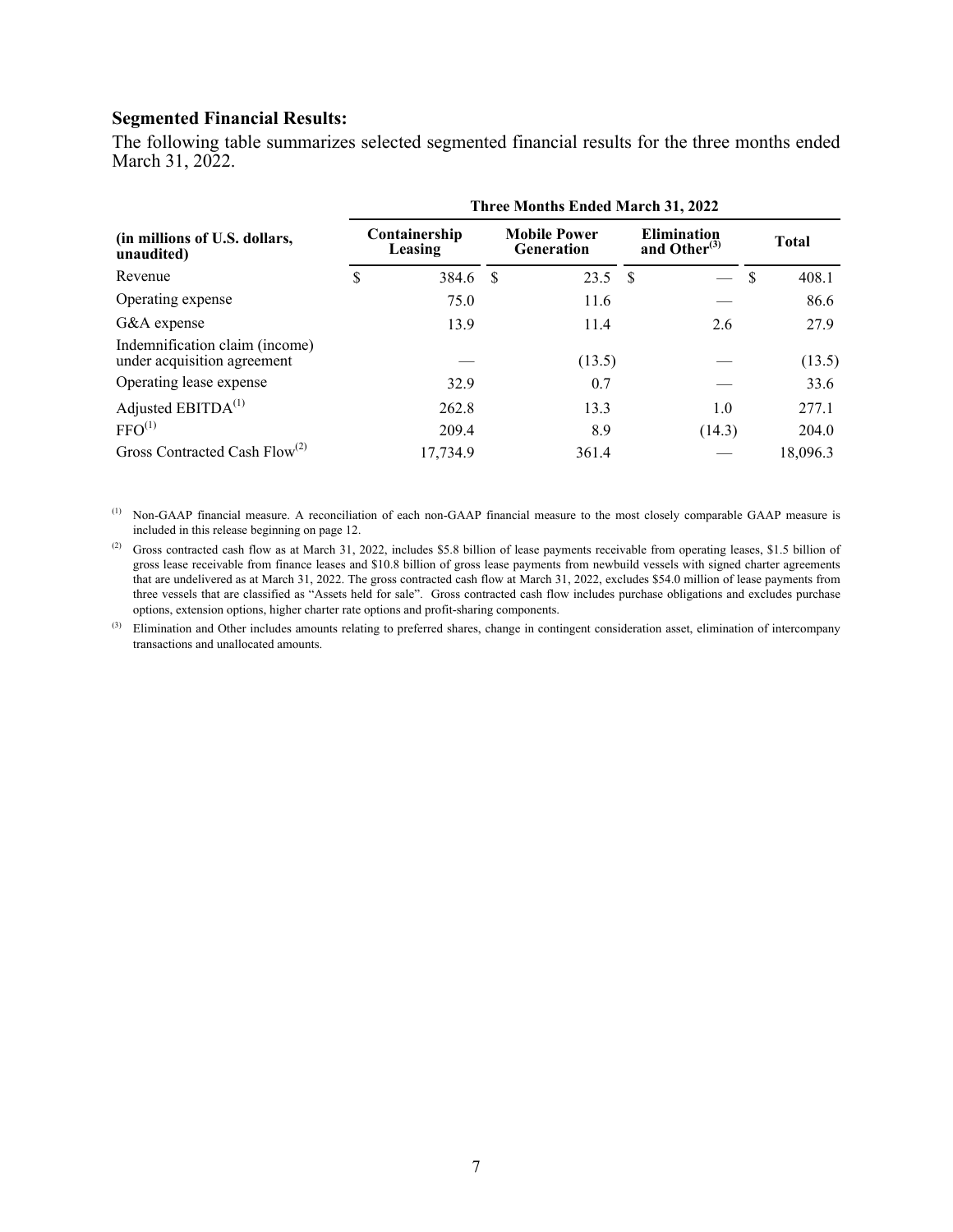# **Conference Call and Webcast:**

Atlas will host a conference call and webcast presentation for investors, analysts and interested parties to discuss its first quarter on May 12, 2022 at 8:30 a.m. ET. Participants should call, 1-877-246-9875, International Dial-In, 1-707-287-9353, Listen Only Toll-Free Dial-In Number, 1-888-556-5741, and Listen Only International Dial-In Number, 1-857-270-6226 and request the Atlas call (conference ID: 9398541). The live webcast and slide presentation are available under "Events & Presentations" at [www.atlascorporation.com.](http://www.atlascorporation.com/) A webcast replay will be available until February 17, 2023.

The replay telephone numbers are: US/Canada 1-855-859-2056 or 1-800-585-8367 and International 1-404-537-3406, and the replay passcode is: 9398541. The phone replay will be available until May 11, 2023.

# **About Atlas**

Atlas is a leading global asset management company, differentiated by its position as a best-inclass owner and operator with a focus on disciplined capital deployment to create sustainable shareholder value. We target long-term, risk-adjusted returns across high-quality infrastructure assets in the maritime sector, energy sector and other infrastructure verticals. For more information visit atlascorporation.com.

### **About Seaspan**

Seaspan is the largest global containership lessor, primarily focused on long-term, fixed-rate leases with the world's largest container shipping liners. As at March 31, 2022, Seaspan's operating fleet consisted of 132 vessels with a total capacity of 1,147,980 TEU, and an additional 67 vessels under construction, increasing total fleet capacity to 1,959,380 TEU, on a fully delivered basis. For more information, visit<seaspancorp.com>.

# **About APR**

APR provides rapidly deployable, large-scale power and fast-track mobile power to underserved markets and industries. APR's mobile, turnkey power plants help run industries, cities and countries globally in both developed and developing markets. For more information, visit [aprenergy.com.](http://www.aprenergy.com)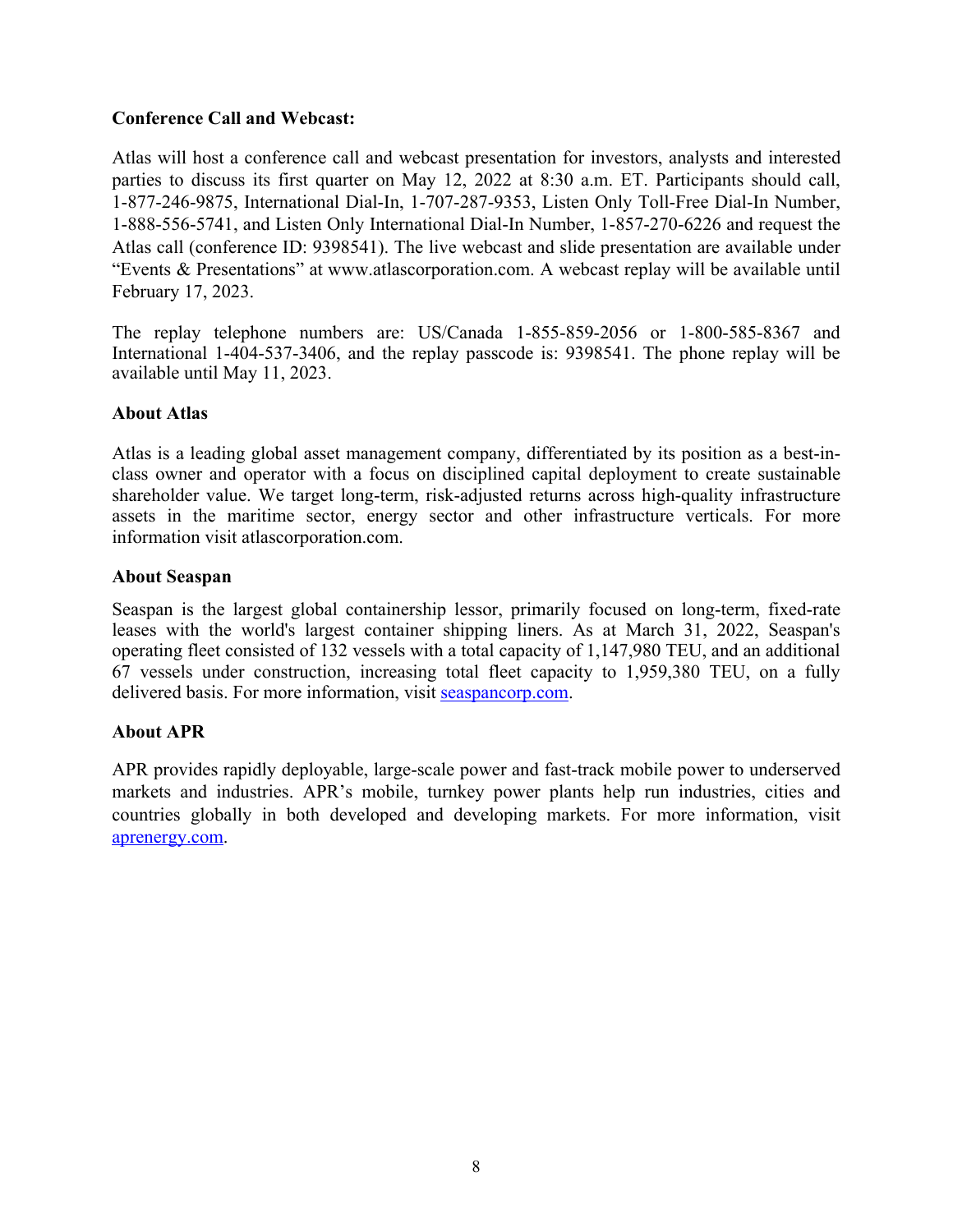#### **ATLAS CORP. UNAUDITED CONSOLIDATED BALANCE SHEETS (IN MILLIONS OF U.S. DOLLARS)**

|                                          |             | March 31, 2022 |                           | December 31, 2021 |
|------------------------------------------|-------------|----------------|---------------------------|-------------------|
| Assets                                   |             |                |                           |                   |
| Current assets:                          |             |                |                           |                   |
| Cash and cash equivalents                | \$          | 251.3          | \$                        | 288.6             |
| Accounts receivable                      |             | 66.5           |                           | 56.2              |
| Inventories                              |             | 49.6           |                           | 46.4              |
| Prepaid expenses and other               |             | 43.2           |                           | 35.7              |
| Net investment in lease                  |             | 17.1           |                           | 16.8              |
| Assets held for sale                     |             | 48.2           |                           |                   |
| Acquisition related assets               |             | 96.4           |                           | 104.0             |
|                                          |             | 572.3          |                           | 547.7             |
| Property, plant and equipment            |             | 6,809.7        |                           | 6,952.2           |
| Vessels under construction               |             | 1,213.7        |                           | 1,095.6           |
| Right-of-use assets                      |             | 728.3          |                           | 724.9             |
| Net investment in lease                  |             | 736.8          |                           | 741.5             |
| Goodwill                                 |             | 75.3           |                           | 75.3              |
| Deferred tax assets                      |             | 0.5            |                           | 1.9               |
| Derivative instruments                   |             | 39.0           |                           | 6.1               |
| Other assets                             |             | 421.1          |                           | 424.4             |
|                                          | $\mathbb S$ | 10,596.7       | $\boldsymbol{\mathsf{S}}$ | 10,569.6          |
| Liabilities and shareholders' equity     |             |                |                           |                   |
| Current liabilities:                     |             |                |                           |                   |
| Accounts payable and accrued liabilities | \$          | 166.2          | \$                        | 183.4             |
| Deferred revenue                         |             | 29.5           |                           | 46.6              |
| Income tax payable                       |             | 94.3           |                           | 96.9              |
| Long-term debt - current                 |             | 651.9          |                           | 551.0             |
| Operating lease liabilities - current    |             | 145.3          |                           | 155.1             |
| Finance lease liabilities - current      |             | 59.3           |                           |                   |
| Other financing arrangements - current   |             | 100.8          |                           | 100.5             |
| Other liabilities - current              |             | 62.9           |                           | 42.0              |
|                                          |             | 1,310.2        |                           | 1,175.5           |
| Long-term debt                           |             | 3,592.0        |                           | 3,731.8           |
| Operating lease liabilities              |             | 515.6          |                           | 562.3             |
| Other financing arrangements             |             | 1,212.2        |                           | 1,239.3           |
| Derivative instruments                   |             | 14.6           |                           | 28.5              |
| Other liabilities                        |             | 15.6           |                           | 17.7              |
| Total liabilities                        |             | 6,660.2        |                           | 6,755.1           |
| Cumulative redeemable preferred shares   |             | 296.9          |                           | 296.9             |
| Shareholders' equity:                    |             |                |                           |                   |
| Share capital                            |             | 2.5            |                           | 2.4               |
| Additional paid in capital               |             | 3,531.4        |                           | 3,526.8           |
| Retained earnings                        |             | 124.6          |                           | 7.5               |
| Accumulated other comprehensive loss     |             | (18.9)         |                           | (19.1)            |
|                                          |             | 3,639.6        |                           | 3,517.6           |
|                                          | \$          | 10,596.7       | $\mathbb S$               | 10,569.6          |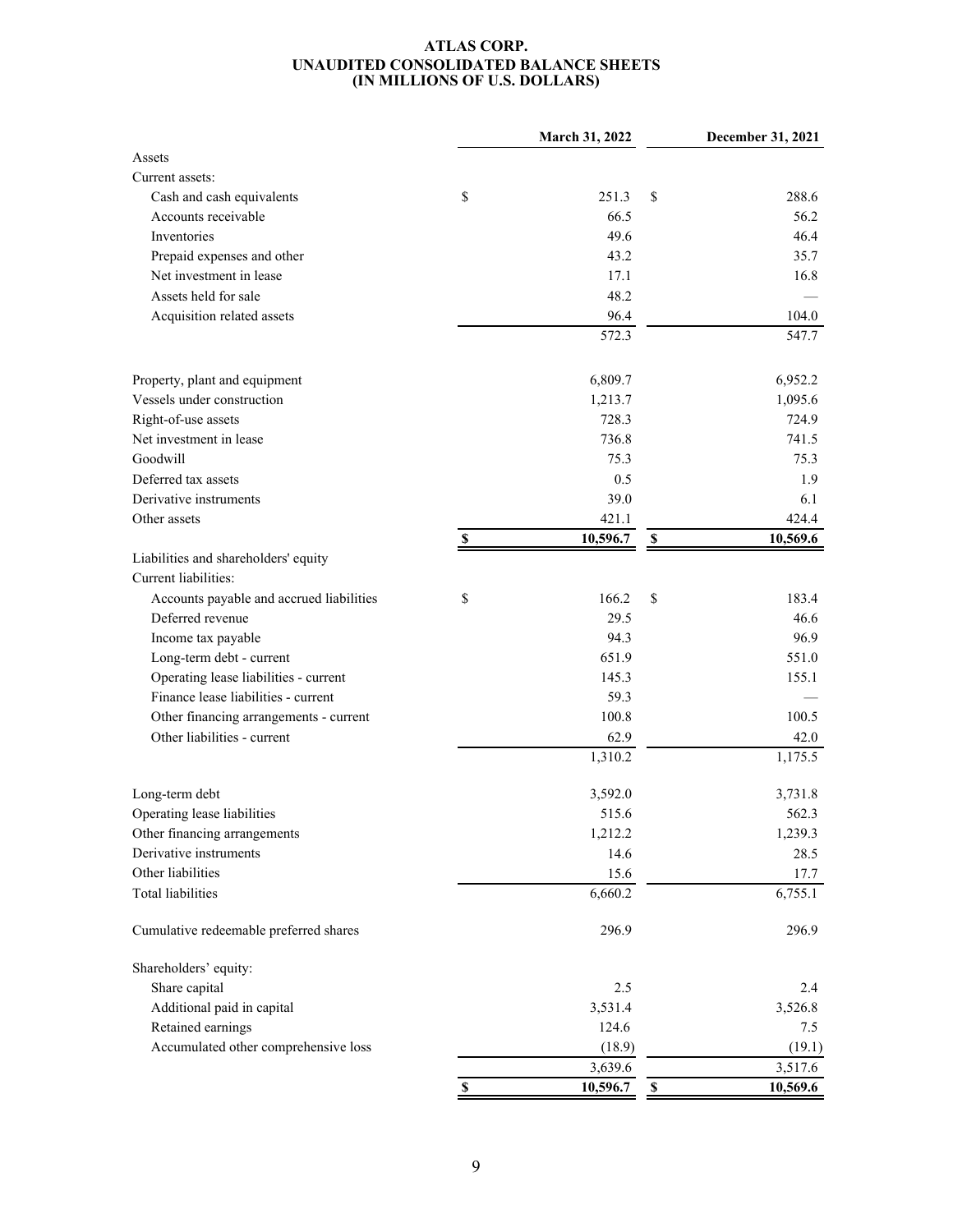#### **ATLAS CORP. UNAUDITED CONSOLIDATED STATEMENTS OF OPERATIONS (IN MILLIONS OF U.S. DOLLARS, EXCEPT SHARES IN THOUSANDS AND PER SHARE AMOUNTS)**

|                                                                | Three Months Ended March 31, |         |                          |         |  |
|----------------------------------------------------------------|------------------------------|---------|--------------------------|---------|--|
|                                                                |                              | 2022    | 2021                     |         |  |
| Revenue                                                        | \$                           | 408.1   | \$                       | 372.6   |  |
| Operating expenses:                                            |                              |         |                          |         |  |
| Operating expenses                                             |                              | 86.6    |                          | 80.6    |  |
| Depreciation and amortization                                  |                              | 88.1    |                          | 87.3    |  |
| General and administrative                                     |                              | 27.9    |                          | 19.1    |  |
| Indemnity claim under acquisition agreement                    |                              | (13.5)  |                          |         |  |
| Operating leases                                               |                              | 33.6    |                          | 36.1    |  |
| Loss (Gain) on sale                                            |                              | 2.4     |                          | (0.5)   |  |
|                                                                |                              | 225.1   |                          | 222.6   |  |
| Operating earnings                                             |                              | 183.0   |                          | 150.0   |  |
| Other expenses (income):                                       |                              |         |                          |         |  |
| Interest expense                                               |                              | 45.8    |                          | 46.8    |  |
| Interest income                                                |                              | (0.2)   |                          | (0.5)   |  |
| Equity income on investment                                    |                              | (0.7)   |                          |         |  |
| Gain on derivative instruments                                 |                              | (40.7)  |                          | (8.7)   |  |
| Other expenses                                                 |                              | 9.1     |                          | 8.1     |  |
|                                                                |                              | 13.3    |                          | 45.7    |  |
| Income tax expense                                             |                              | 0.3     |                          | 6.7     |  |
| Net earnings                                                   |                              | 169.4   |                          | 97.6    |  |
| Dividends - preferred shares                                   |                              | (15.2)  |                          | (16.8)  |  |
| Net earnings attributable to common shares                     |                              | 154.2   |                          | 80.8    |  |
| Interest on senior unsecured exchangeable notes <sup>(1)</sup> |                              | 1.9     |                          |         |  |
| Net earnings attributable to diluted shares                    | $\boldsymbol{\mathsf{S}}$    | 156.1   | $\overline{\mathcal{S}}$ | 80.8    |  |
| Weighted average number of shares, basic                       |                              | 247,020 |                          | 246,033 |  |
| Effect of dilutive securities:                                 |                              |         |                          |         |  |
| Share-based compensation                                       |                              | 2,391   |                          | 2,030   |  |
| Fairfax warrants                                               |                              | 12,098  |                          | 9,284   |  |
| Holdback shares                                                |                              | 3,521   |                          | 6,322   |  |
| Senior unsecured exchangeable notes <sup>(1)</sup>             |                              | 15,475  |                          |         |  |
| Weighted average number of shares, diluted                     |                              | 280,505 |                          | 263,669 |  |
| Earnings per share, basic                                      | \$                           | 0.62    | \$                       | 0.33    |  |
| Earnings per share, diluted $(1)$                              | $\overline{\$}$              | 0.56    | $\overline{\$}$          | 0.31    |  |

(1) Effective January 1, 2022, the Company adopted ASU 2020-06, "Debt – Debt with Conversion and Other Options (Subtopic 470-20)", using the modified retrospective method. As a result of this adoption, the Company recognizes the maximum potential dilutive effect of its exchangeable notes in the calculation of diluted EPS using the if-converted method.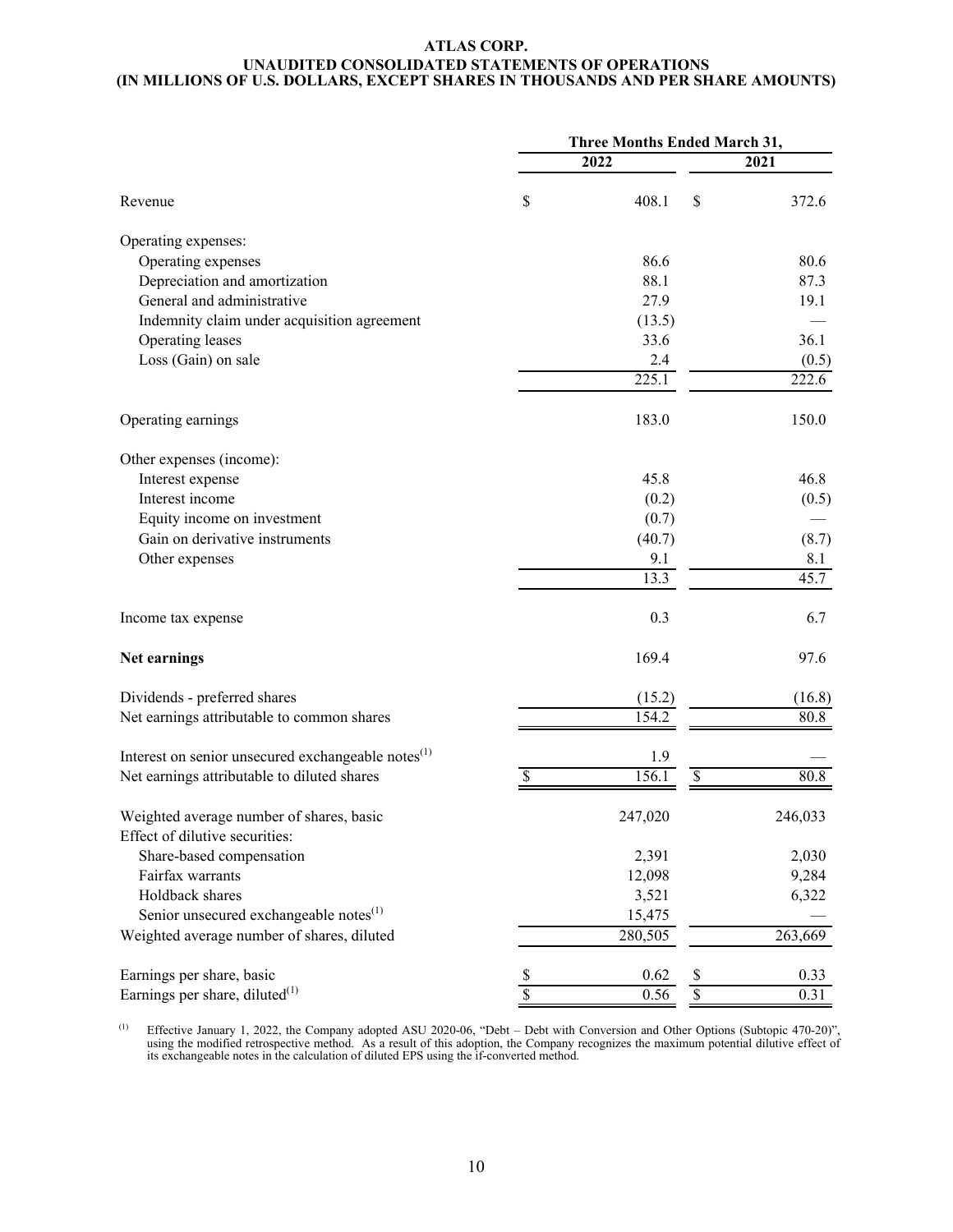#### **ATLAS CORP. UNAUDITED CONSOLIDATED STATEMENTS OF CASH FLOWS (IN MILLIONS OF U.S. DOLLARS)**

|                                                                               | <b>Three Months Ended March 31,</b> |         |             |         |
|-------------------------------------------------------------------------------|-------------------------------------|---------|-------------|---------|
|                                                                               |                                     | 2022    |             | 2021    |
| Cash from (used in):                                                          |                                     |         |             |         |
| Operating activities:                                                         |                                     |         |             |         |
| Net earnings                                                                  | \$                                  | 169.4   | \$          | 97.6    |
| Items not involving cash:                                                     |                                     |         |             |         |
| Depreciation and amortization                                                 |                                     | 88.1    |             | 87.3    |
| Change in right-of-use asset                                                  |                                     | 29.6    |             | 30.8    |
| Non-cash interest expense and accretion                                       |                                     | 5.6     |             | 11.9    |
| Unrealized change in derivative instruments                                   |                                     | (46.8)  |             | (15.5)  |
| Amortization of acquired revenue contracts                                    |                                     | 3.2     |             | 4.2     |
| Equity income on investment                                                   |                                     | (0.7)   |             |         |
| Loss (Gain) on sale                                                           |                                     | 2.4     |             | (0.5)   |
| Other                                                                         |                                     | 4.5     |             | 8.3     |
| Change in other operating assets and liabilities                              |                                     | (80.4)  |             | (42.6)  |
| Cash from operating activities                                                |                                     | 174.9   |             | 181.5   |
| Investing activities:                                                         |                                     |         |             |         |
| Expenditures for property, plant and equipment and vessels under construction |                                     | (123.2) |             | (199.9) |
| Payment on settlement of interest swap agreements                             |                                     | (5.0)   |             | (5.3)   |
| Loss on foreign currency repatriation                                         |                                     | (3.2)   |             | (6.0)   |
| Receipt from contingent consideration asset                                   |                                     | 6.2     |             | 6.9     |
| Other assets and liabilities                                                  |                                     | 45.3    |             | 3.0     |
| Capitalized interest relating to newbuilds                                    |                                     | (9.3)   |             | (0.7)   |
| Cash used in investing activities                                             |                                     | (89.2)  |             | (202.0) |
| Financing activities:                                                         |                                     |         |             |         |
| Repayments of long-term debt and other financing arrangements                 |                                     | (71.5)  |             | (430.4) |
| Issuance of long-term debt and other financing arrangements                   |                                     |         |             | 534.5   |
| Financing fees                                                                |                                     | (5.1)   |             | (2.5)   |
| Dividends on common shares                                                    |                                     | (31.2)  |             | (31.1)  |
| Dividends on preferred shares                                                 |                                     | (15.2)  |             | (16.8)  |
| Cash (used in) / from financing activities                                    |                                     | (123.0) |             | 53.7    |
| (Decrease) Increase in cash and cash equivalents                              |                                     | (37.3)  |             | 33.2    |
| Cash and cash equivalents and restricted cash, beginning of period            |                                     | 326.8   |             | 342.5   |
| Cash and cash equivalents and restricted cash, end of period                  | S                                   | 289.5   | $\mathbf S$ | 375.7   |

The following table provides a reconciliation of cash, cash equivalents and restricted cash reported within the consolidated balance sheets that sum to the amounts shown in the consolidated statements of cash flows:

|                                                                                                        |  | <b>March 31, 2022</b> | <b>March 31, 2021</b> |       |  |
|--------------------------------------------------------------------------------------------------------|--|-----------------------|-----------------------|-------|--|
| Cash and cash equivalents                                                                              |  | 2513                  |                       | 337.5 |  |
| Restricted cash                                                                                        |  | 38.2                  |                       | 38.2  |  |
| Total cash, cash equivalents and restricted cash shown in the consolidated<br>statements of cash flows |  | 289.5                 |                       | 375 7 |  |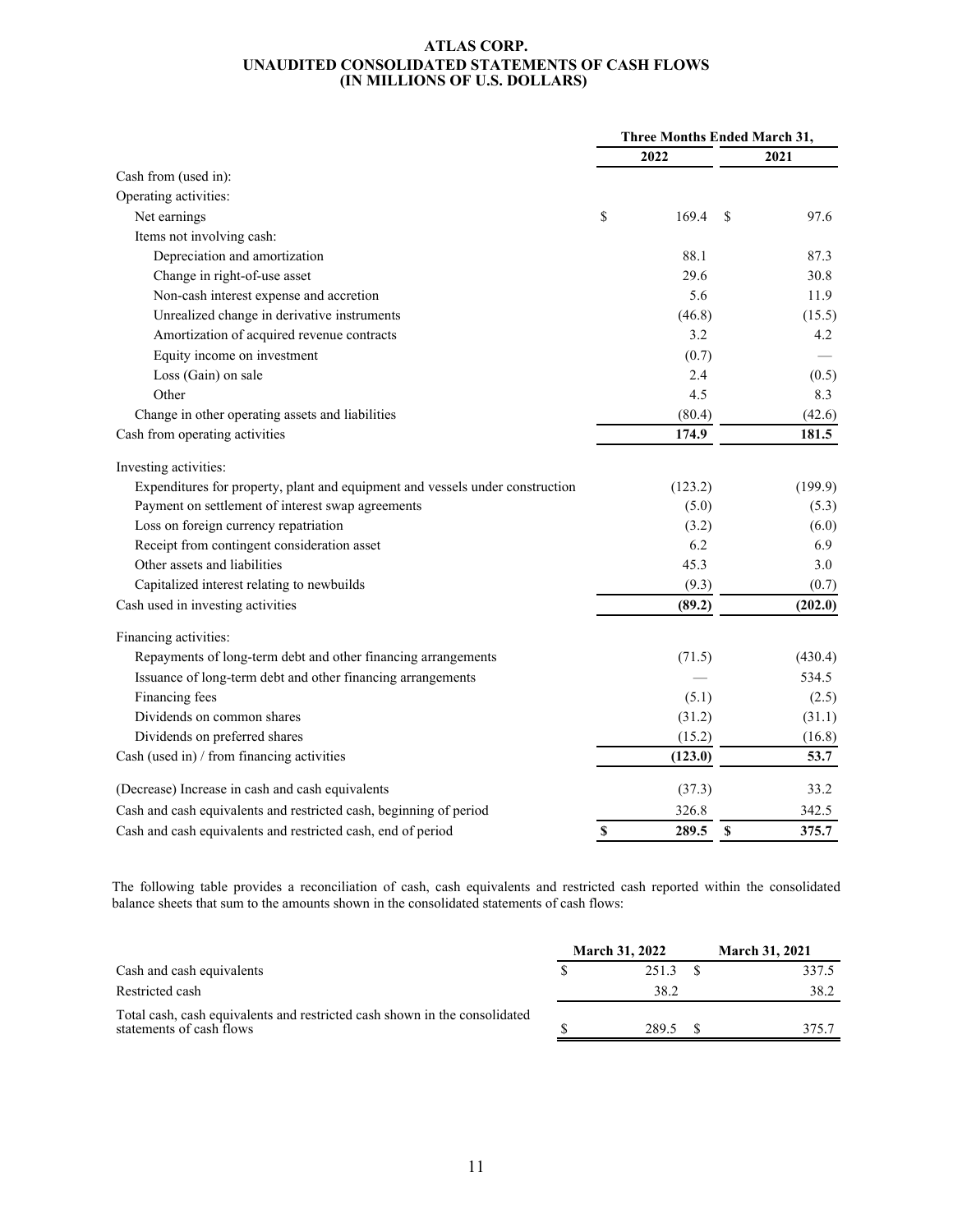#### **ATLAS CORP. NON-GAAP RECONCILIATIONS NET EARNINGS TO FUNDS FROM OPERATIONS**

<span id="page-11-0"></span>

|                                                                                               | <b>Three Months Ended</b> |                |                       |         |  |  |  |
|-----------------------------------------------------------------------------------------------|---------------------------|----------------|-----------------------|---------|--|--|--|
| (in millions of U.S. dollars, except shares in thousands and<br>per share amounts, unaudited) |                           | March 31, 2022 | <b>March 31, 2021</b> |         |  |  |  |
| <b>GAAP Net earnings</b>                                                                      | \$                        | 169.4          | S                     | 97.6    |  |  |  |
| Preferred share dividends                                                                     |                           | (15.2)         |                       | (16.8)  |  |  |  |
| Loss (Gain) on sale                                                                           |                           | 2.4            |                       | (0.5)   |  |  |  |
| Unrealized change in fair value on derivative instruments                                     |                           | (46.8)         |                       | (15.5)  |  |  |  |
| Change in contingent consideration asset $(1)$                                                |                           | 2.9            |                       | 1.1     |  |  |  |
| Loss on foreign currency repatriation <sup>(2)</sup>                                          |                           | 3.2            |                       | 6.0     |  |  |  |
| Depreciation and amortization                                                                 |                           | 88.1           |                       | 87.3    |  |  |  |
| <b>FFO</b>                                                                                    |                           | 204.0          |                       | 159.2   |  |  |  |
| Interest on senior unsecured exchangeable notes <sup>(3)</sup>                                |                           | 1.9            |                       |         |  |  |  |
| FFO attributable to diluted shares                                                            | $\mathbf S$               | 205.9          | <sup>\$</sup>         | 159.2   |  |  |  |
| Weighted average number of shares, basic                                                      |                           | 247,020        |                       | 246,033 |  |  |  |
| Effect of dilutive securities:                                                                |                           |                |                       |         |  |  |  |
| Share-based compensation                                                                      |                           | 2,391          |                       | 2,030   |  |  |  |
| Fairfax warrants                                                                              |                           | 12,098         |                       | 9,284   |  |  |  |
| Holdback shares                                                                               |                           | 3,521          |                       | 6,322   |  |  |  |
| Senior unsecured exchangeable notes <sup>(3)</sup>                                            |                           | 15,475         |                       |         |  |  |  |
| Weighted average shares outstanding, diluted                                                  |                           | 280,505        |                       | 263,669 |  |  |  |
| FFO per share, diluted $^{(3)}$                                                               | $\boldsymbol{\mathsf{S}}$ | 0.73           | $\mathbf S$           | 0.60    |  |  |  |

(1) The change in contingent consideration asset relates to the mark to market impact of contingent consideration related to the acquisition of APR Energy. Pursuant to the acquisition agreement, the sellers of APR agreed to compensate the Company for losses on cash repatriation from a foreign jurisdiction related to cash generated from specified contracts less relevant costs. The sellers' indemnification obligations will end on April 30, 2022, or earlier if certain conditions are met. The sellers of APR further agreed to compensate the Company for losses on sale or disposal of certain fixed asset and inventory items. The value of compensation receivable from the sellers is accounted for as a contingent consideration asset.

<sup>(2)</sup> Loss on foreign currency repatriation relates to losses recognized on cash repatriation from a foreign jurisdiction, where compensation is receivable through the peso contingent asset arrangement. Compensation is mad equity, which is offset against the contingent consideration asset when received and therefore, is not reflected in the income statement.

(3) Effective January 1, 2022, the Company adopted ASU 2020-06, "Debt – Debt with Conversion and Other Options (Subtopic 470-20)", using the modified retrospective method. As a result of this adoption, the Company recognizes the maximum potential dilutive effect of its exchangeable notes in the calculation of diluted EPS using the if-converted method.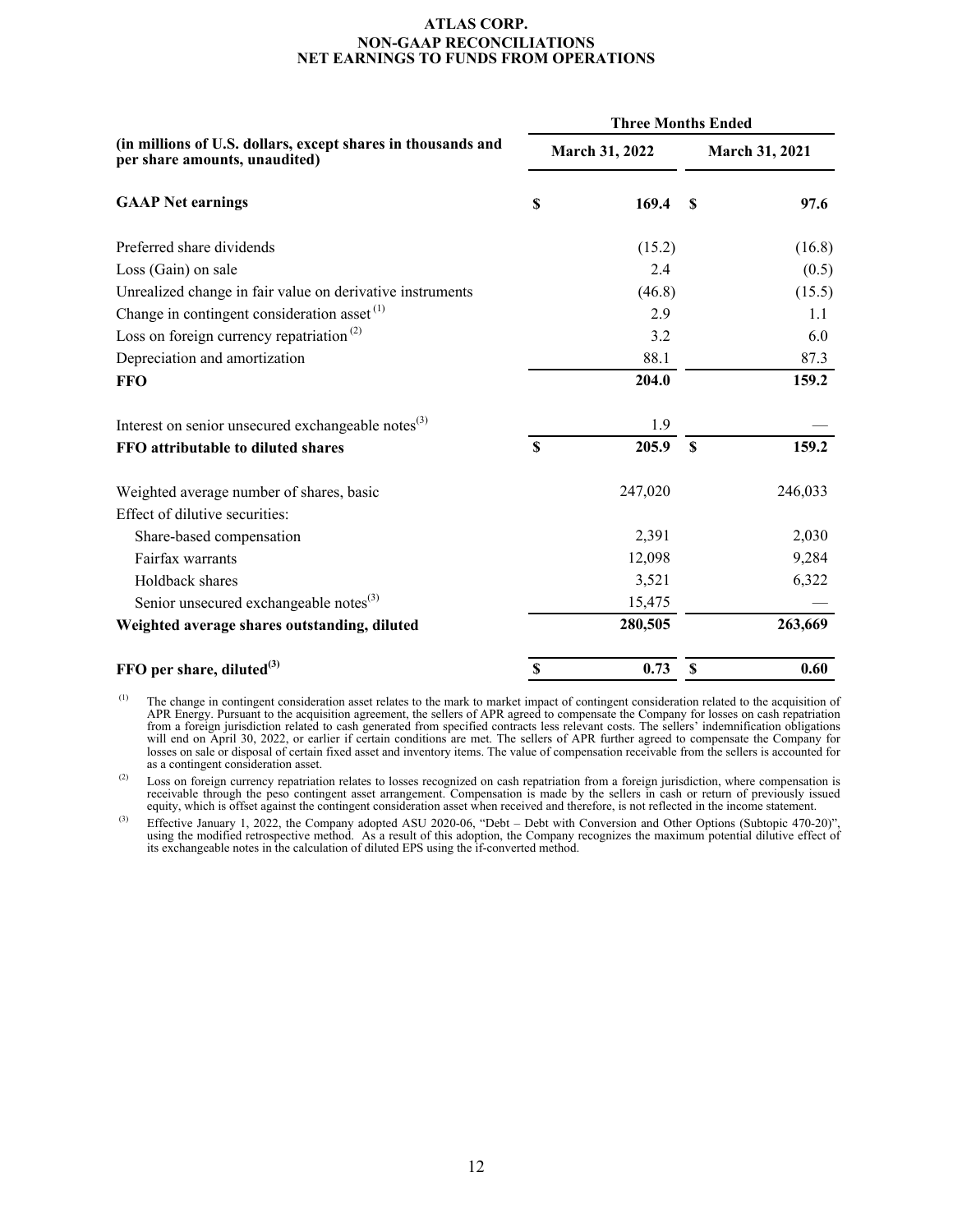#### **ATLAS CORP. NON-GAAP RECONCILIATIONS NET EARNINGS TO FUNDS FROM OPERATIONS**

|                                                              | <b>Three Months Ended March 31, 2022</b> |                          |     |                                          |    |                                          |  |              |  |
|--------------------------------------------------------------|------------------------------------------|--------------------------|-----|------------------------------------------|----|------------------------------------------|--|--------------|--|
| (in millions of U.S. dollars, unaudited)                     |                                          | Containership<br>Leasing |     | <b>Mobile Power</b><br><b>Generation</b> |    | <b>Elimination</b><br>and Other $^{(3)}$ |  | <b>Total</b> |  |
| <b>GAAP Net earnings</b>                                     | S                                        | 175.8                    | - S | $(4.4)$ \$                               |    | $(2.0)$ \$                               |  | 169.4        |  |
| Preferred share dividends                                    |                                          |                          |     |                                          |    | (15.2)                                   |  | (15.2)       |  |
| Loss on sale                                                 |                                          | 2.0                      |     | 0.4                                      |    |                                          |  | 2.4          |  |
| Unrealized change in fair value on derivative<br>instruments |                                          | (46.8)                   |     |                                          |    |                                          |  | (46.8)       |  |
| Change in contingent consideration asset $(1)$               |                                          |                          |     |                                          |    | 2.9                                      |  | 2.9          |  |
| Loss on foreign currency repatriation <sup>(2)</sup>         |                                          |                          |     | 3.2                                      |    |                                          |  | 3.2          |  |
| Depreciation and amortization                                |                                          | 78.4                     |     | 9.7                                      |    |                                          |  | 88.1         |  |
| <b>FFO</b>                                                   | S                                        | 209.4                    | S   | 8.9                                      | -S | $(14.3)$ \$                              |  | 204.0        |  |

 $<sup>(1)</sup>$  The change in contingent consideration asset relates to the mark to market impact of contingent consideration related to the acquisition of</sup> APR. Pursuant to the acquisition agreement, the sellers of APR agreed to compensate the Company for losses on cash repatriation from a foreign jurisdiction related to cash generated from specified contracts less relevant costs. The sellers' indemnification obligations will end on April 30, 2022, or earlier if certain conditions are met. The sellers of APR further agreed to compensate the Company for losses on sale or disposal of certain fixed asset and inventory items. The value of compensation receivable from the sellers is accounted for as a contingent consideration asset.

 $^{(2)}$  Loss on foreign currency repatriation relates to losses recognized on cash repatriation from a foreign jurisdiction, where compensation is receivable through the Peso Contingent Asset Arrangement. Compensation is made by the sellers in cash or return of previously issued equity, which is offset against the contingent consideration asset when received and therefore, is not reflected in the income statement.

<sup>(3)</sup> Elimination and Other includes amounts relating to preferred shares, change in contingent consideration asset, elimination of intercompany transactions and unallocated amounts.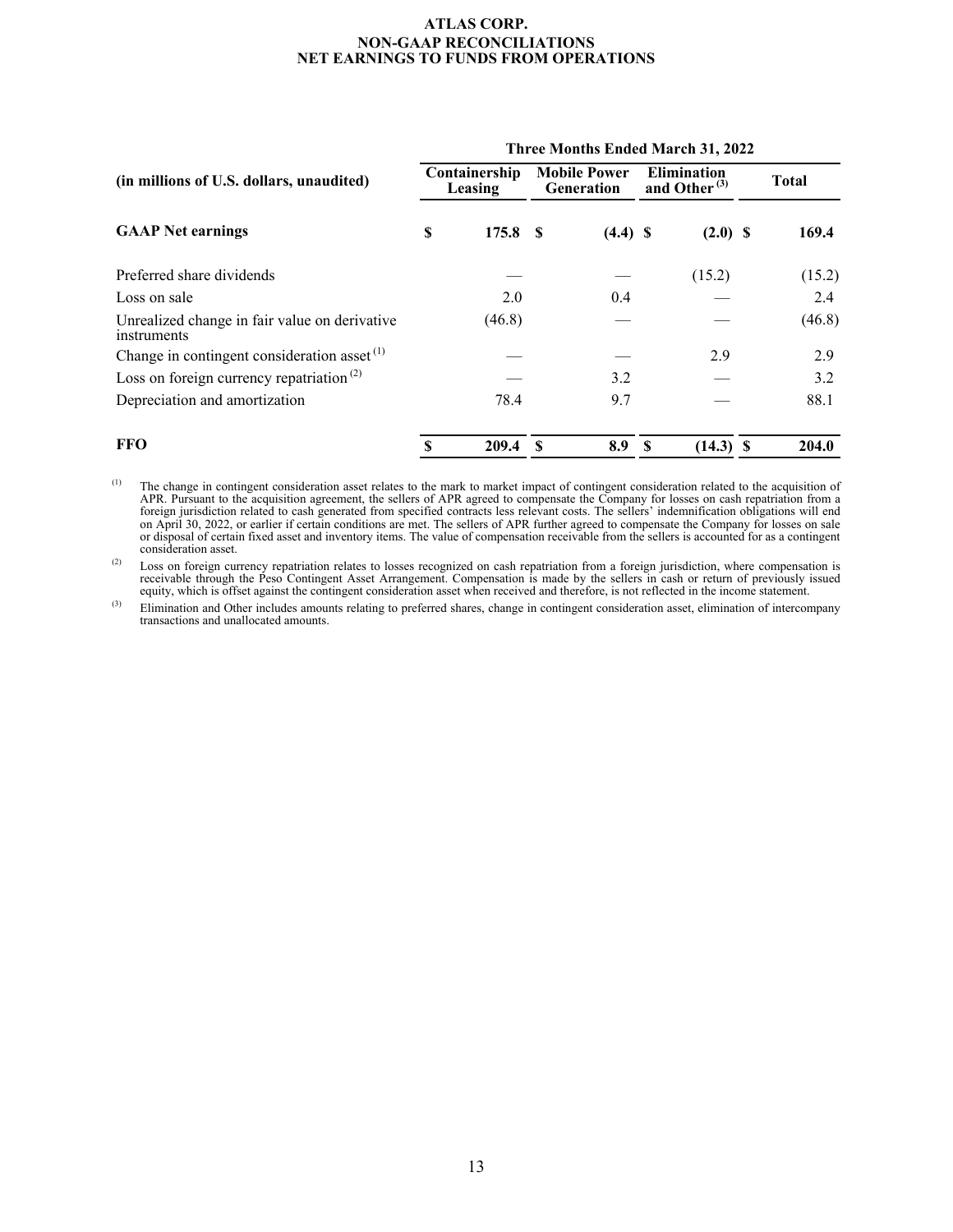#### **ATLAS CORP. NON-GAAP RECONCILIATIONS NET EARNINGS TO ADJUSTED EPS**

|                                                                                               | <b>Three Months Ended</b> |                |                    |                       |  |  |
|-----------------------------------------------------------------------------------------------|---------------------------|----------------|--------------------|-----------------------|--|--|
| (in millions of U.S. dollars, except shares in thousands and<br>per share amounts, unaudited) |                           | March 31, 2022 |                    | <b>March 31, 2021</b> |  |  |
| <b>GAAP Net earnings</b>                                                                      | \$                        | 169.4          | <b>S</b>           | 97.6                  |  |  |
| Preferred share dividends                                                                     |                           | (15.2)         |                    | (16.8)                |  |  |
| Unrealized change in fair value on derivative instruments                                     |                           | (46.8)         |                    | (15.5)                |  |  |
| <b>Adjusted Earnings</b>                                                                      |                           | 107.4          |                    | 65.3                  |  |  |
| Interest on senior unsecured exchangeable notes <sup>(1)</sup>                                |                           | 1.9            |                    |                       |  |  |
| <b>Adjusted Earnings attributable to diluted shares</b>                                       | $\mathbf S$               | 109.3          | $\mathbf{\hat{s}}$ | 65.3                  |  |  |
| Weighted average number of shares, basic                                                      |                           | 247,020        |                    | 246,033               |  |  |
| Effect of dilutive securities:                                                                |                           |                |                    |                       |  |  |
| Share-based compensation                                                                      |                           | 2,391          |                    | 2,030                 |  |  |
| Fairfax warrants                                                                              |                           | 12,098         |                    | 9,284                 |  |  |
| Holdback shares                                                                               |                           | 3,521          |                    | 6,322                 |  |  |
| Senior unsecured exchangeable notes <sup>(1)</sup>                                            |                           | 15,475         |                    |                       |  |  |
| Weighted average shares outstanding, diluted                                                  |                           | 280,505        |                    | 263,669               |  |  |
| Adjusted EPS, diluted <sup>(1)</sup>                                                          | \$                        | 0.39           | \$                 | 0.25                  |  |  |

|                                                              | <b>Three Months Ended March 31, 2022</b> |                          |                                          |            |                                          |            |    |              |  |
|--------------------------------------------------------------|------------------------------------------|--------------------------|------------------------------------------|------------|------------------------------------------|------------|----|--------------|--|
| (in millions of U.S. dollars, unaudited)                     |                                          | Containership<br>Leasing | <b>Mobile Power</b><br><b>Generation</b> |            | <b>Elimination</b><br>and Other $^{(2)}$ |            |    | <b>Total</b> |  |
| <b>GAAP</b> Net earnings                                     | S                                        | 175.8 \$                 |                                          | $(4.4)$ \$ |                                          | $(2.0)$ \$ |    | 169.4        |  |
| Preferred share dividends                                    |                                          |                          |                                          |            |                                          | (15.2)     |    | (15.2)       |  |
| Unrealized change in fair value on<br>derivative instruments |                                          | (46.8)                   |                                          |            |                                          |            |    | (46.8)       |  |
| <b>Adjusted Earnings</b>                                     |                                          | 129.0                    | -S                                       | $(4.4)$ \$ |                                          | (17.2)     | -S | 107.4        |  |

(1) Effective January 1, 2022, the Company adopted ASU 2020-06, "Debt – Debt with Conversion and Other Options (Subtopic 470-20)", using the modified retrospective method. As a result of this adoption, the Company recognizes the maximum potential dilutive effect of its exchangeable notes in the calculation of diluted EPS using the if-converted method.

<sup>(2)</sup> Elimination and Other includes amounts relating to preferred shares, elimination of intercompany transactions and unallocated amounts.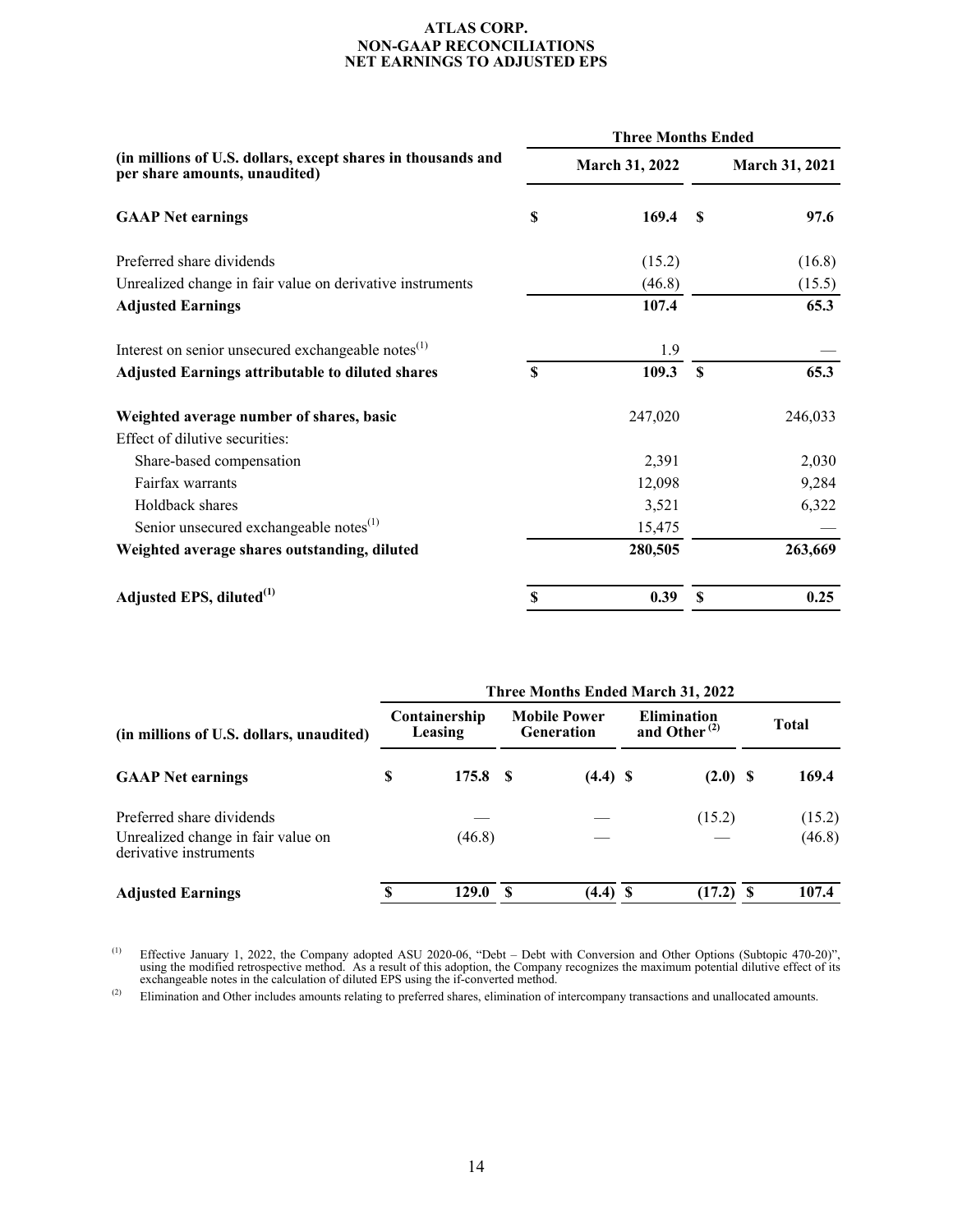#### **ATLAS CORP. NON-GAAP RECONCILIATIONS NET EARNINGS TO ADJUSTED EBITDA**

|                                                         | <b>Three Months Ended</b> |        |                       |       |  |  |  |
|---------------------------------------------------------|---------------------------|--------|-----------------------|-------|--|--|--|
| (in millions of U.S. dollars, unaudited)                | March 31, 2022            |        | <b>March 31, 2021</b> |       |  |  |  |
| <b>GAAP</b> Net earnings                                | S                         | 169.4  | -S                    | 97.6  |  |  |  |
| Interest expense                                        |                           | 45.8   |                       | 46.8  |  |  |  |
| Interest income                                         |                           | (0.2)  |                       | (0.5) |  |  |  |
| Income tax expense                                      |                           | 0.3    |                       | 6.7   |  |  |  |
| Depreciation and amortization                           |                           | 88.1   |                       | 87.3  |  |  |  |
| Loss (Gain) on sale                                     |                           | 2.4    |                       | (0.5) |  |  |  |
| Gain on derivative instruments                          |                           | (40.7) |                       | (8.7) |  |  |  |
| Change in contingent consideration asset <sup>(1)</sup> |                           | 2.9    |                       | 1.1   |  |  |  |
| Loss on foreign currency repatriation <sup>(2)</sup>    |                           | 3.2    |                       | 6.0   |  |  |  |
| Other expenses                                          |                           | 5.9    |                       | 2.1   |  |  |  |
| <b>Adjusted EBITDA</b>                                  | S                         | 277.1  | <b>S</b>              | 237.9 |  |  |  |

|                                                         | Three Months Ended March 31, 2022 |                          |    |                                          |              |                                          |   |              |  |  |  |
|---------------------------------------------------------|-----------------------------------|--------------------------|----|------------------------------------------|--------------|------------------------------------------|---|--------------|--|--|--|
| (in millions of U.S. dollars, unaudited)                |                                   | Containership<br>Leasing |    | <b>Mobile Power</b><br><b>Generation</b> |              | <b>Elimination</b><br>and Other $^{(3)}$ |   | <b>Total</b> |  |  |  |
| <b>GAAP</b> Net earnings                                | \$                                | 175.8                    | -8 | $(4.4)$ \$                               |              | $(2.0)$ \$                               |   | 169.4        |  |  |  |
| Interest expense                                        |                                   | 40.9                     |    | 5.1                                      |              | (0.2)                                    |   | 45.8         |  |  |  |
| Interest income                                         |                                   | (0.1)                    |    | (0.1)                                    |              |                                          |   | (0.2)        |  |  |  |
| Income tax expense                                      |                                   | 0.3                      |    |                                          |              |                                          |   | 0.3          |  |  |  |
| Depreciation and amortization                           |                                   | 78.4                     |    | 9.7                                      |              |                                          |   | 88.1         |  |  |  |
| Loss on sale                                            |                                   | 2.0                      |    | 0.4                                      |              |                                          |   | 2.4          |  |  |  |
| Gain on derivative instruments                          |                                   | (40.7)                   |    |                                          |              |                                          |   | (40.7)       |  |  |  |
| Change in contingent consideration asset <sup>(1)</sup> |                                   |                          |    |                                          |              | 2.9                                      |   | 2.9          |  |  |  |
| Loss on foreign currency repatriation <sup>(2)</sup>    |                                   |                          |    | 3.2                                      |              |                                          |   | 3.2          |  |  |  |
| Other expenses (income)                                 |                                   | 6.2                      |    | (0.6)                                    |              | 0.3                                      |   | 5.9          |  |  |  |
| <b>Adjusted EBITDA</b>                                  | S                                 | 262.8                    | S  | 13.3                                     | $\mathbf{s}$ | 1.0                                      | S | 277.1        |  |  |  |

 $<sup>(1)</sup>$  The change in contingent consideration asset relates to the mark to market impact of contingent consideration related to the acquisition of</sup> APR. Pursuant to the acquisition agreement, the sellers of APR agreed to compensate the Company for losses on cash repatriation from a foreign jurisdiction related to cash generated from specified contracts less relevant costs. The sellers' indemnification obligations will end on April 30, 2022, or earlier if certain conditions are met. The sellers of APR further agreed to compensate the Company for losses on sale or disposal of certain fixed asset and inventory items. The value of compensation receivable from the sellers is accounted for as a contingent consideration asset.

(2) Loss on foreign currency repatriation relates to losses recognized on cash repatriation from a foreign jurisdiction, where compensation is receivable through the Peso Contingent Asset Arrangement. Compensation is made by the sellers in cash or return of previously issued equity, which is offset against the contingent consideration asset when received and therefore, is not reflected in the income statement.

(3) Elimination and Other includes amounts relating to preferred shares, change in contingent consideration asset, elimination of intercompany transactions and unallocated amounts.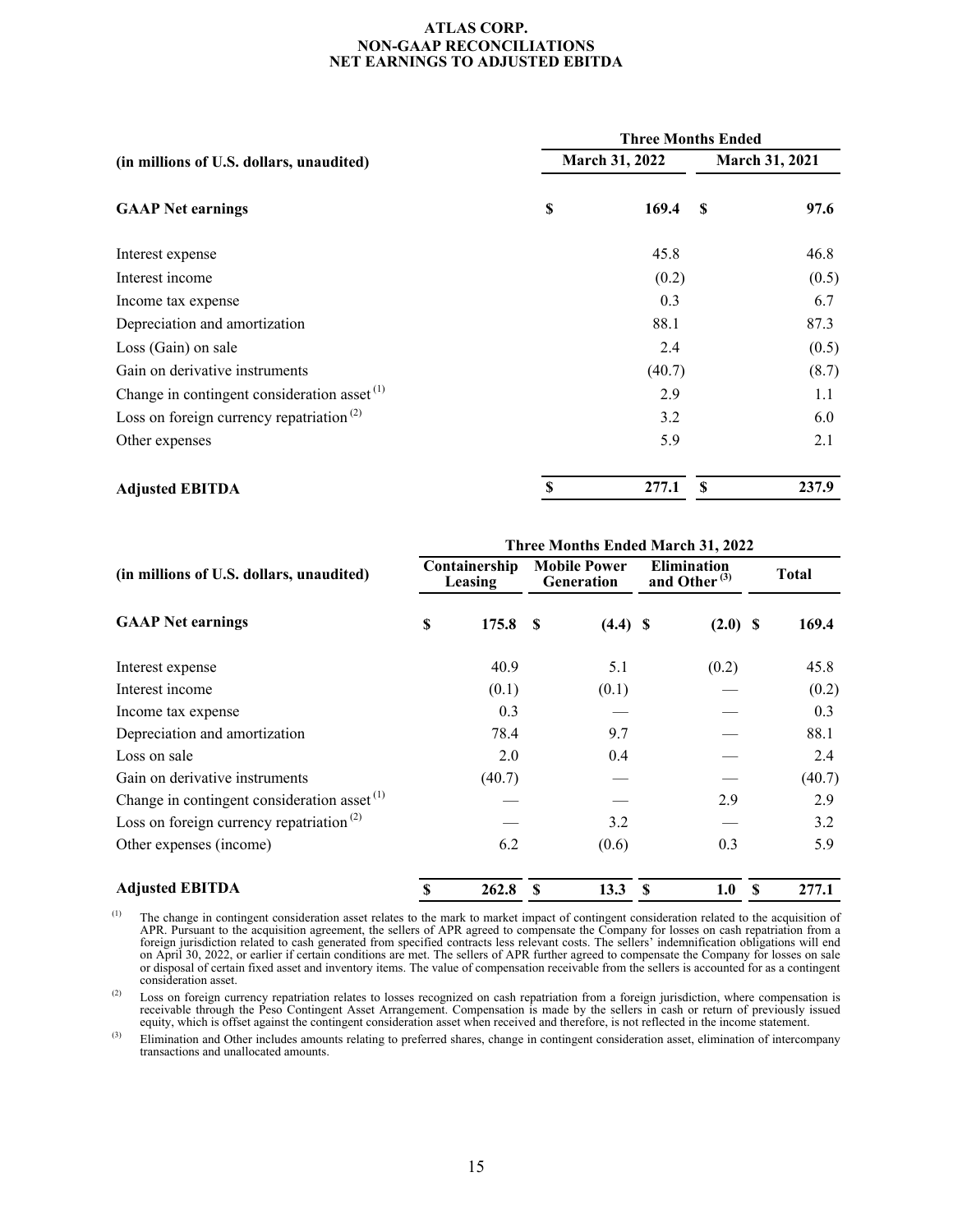#### **ATLAS CORP. NON-GAAP RECONCILIATIONS OPERATING NET DEBT TO ADJUSTED EBITDA**

|                                             | As at March 31, 2022     |           |                                          |        |                                                |             |   |              |  |  |  |
|---------------------------------------------|--------------------------|-----------|------------------------------------------|--------|------------------------------------------------|-------------|---|--------------|--|--|--|
| (in millions of U.S. dollars, unaudited)    | Containership<br>Leasing |           | <b>Mobile Power</b><br><b>Generation</b> |        | <b>Elimination</b><br>and Other <sup>(4)</sup> |             |   | <b>Total</b> |  |  |  |
| Long-term debt $^{(1)}$                     | \$                       | 4,037.6   | S                                        | 260.3  | <sup>\$</sup>                                  | $(54.0)$ \$ |   | 4,243.9      |  |  |  |
| Other financing arrangements <sup>(1)</sup> |                          | 1,313.0   |                                          |        |                                                |             |   | 1,313.0      |  |  |  |
| Deferred financing fees                     |                          | 75.2      |                                          | 5.1    |                                                |             |   | 80.3         |  |  |  |
| <b>Total Borrowings</b>                     |                          | 5,425.8   |                                          | 265.4  |                                                | (54.0)      |   | 5,637.2      |  |  |  |
| Cash and cash equivalents                   |                          | (170.1)   |                                          | (81.2) |                                                |             |   | (251.3)      |  |  |  |
| Restricted cash                             |                          |           |                                          | (38.2) |                                                |             |   | (38.2)       |  |  |  |
| <b>Net Debt</b>                             |                          | 5,255.7   |                                          | 146.0  |                                                | (54.0)      |   | 5,347.7      |  |  |  |
| Vessels under construction                  |                          | (1,213.7) |                                          |        |                                                |             |   | (1,213.7)    |  |  |  |
| <b>Operating Net Debt</b>                   | S                        | 4,042.0   | \$                                       | 146.0  | S                                              | (54.0)      | S | 4,134.0      |  |  |  |

| (in millions of U.S. dollars, unaudited)        |             | <b>Twelve Months Ended March 31, 2022</b> |             |                                   |               |                                                |    |              |  |  |  |
|-------------------------------------------------|-------------|-------------------------------------------|-------------|-----------------------------------|---------------|------------------------------------------------|----|--------------|--|--|--|
|                                                 |             | Containership<br>Leasing                  |             | <b>Mobile Power</b><br>Generation |               | <b>Elimination</b><br>and Other <sup>(4)</sup> |    | <b>Total</b> |  |  |  |
| <b>GAAP Net earnings</b>                        | \$          | 456.2                                     | <b>S</b>    | 21.2                              | <sup>\$</sup> | $(5.1)$ \$                                     |    | 472.3        |  |  |  |
| Interest expense                                |             | 177.0                                     |             | 20.2                              |               | (1.1)                                          |    | 196.1        |  |  |  |
| Interest income                                 |             | (0.3)                                     |             | (2.5)                             |               |                                                |    | (2.8)        |  |  |  |
| Income tax expense                              |             | 1.0                                       |             | 25.6                              |               |                                                |    | 26.6         |  |  |  |
| Depreciation and amortization                   |             | 311.1                                     |             | 56.4                              |               |                                                |    | 367.5        |  |  |  |
| Loss on debt extinguishment                     |             | 127.0                                     |             |                                   |               |                                                |    | 127.0        |  |  |  |
| (Gain) Loss on sale                             |             | (13.9)                                    |             | 0.4                               |               |                                                |    | (13.5)       |  |  |  |
| Gain on derivative instruments                  |             | (46.1)                                    |             |                                   |               |                                                |    | (46.1)       |  |  |  |
| Change in contingent consideration asset $(2)$  |             |                                           |             |                                   |               | 6.9                                            |    | 6.9          |  |  |  |
| Loss on foreign currency repatriation $(3)$     |             |                                           |             | 11.1                              |               |                                                |    | 11.1         |  |  |  |
| Other expenses (income)                         |             | 12.9                                      |             | (4.0)                             |               | 1.4                                            |    | 10.3         |  |  |  |
| <b>Adjusted EBITDA</b>                          | $\mathbf S$ | 1,024.9                                   | $\mathbf S$ | 128.4                             | $\mathbf S$   | 2.1                                            | \$ | 1,155.4      |  |  |  |
| <b>Net Debt to Adjusted EBITDA</b>              |             | 5.1x                                      |             | 1.1x                              |               |                                                |    | 4.6x         |  |  |  |
| <b>Operating Net Debt to Adjusted</b><br>EBITDA |             | 3.9x                                      |             | 1.1x                              |               |                                                |    | 3.6x         |  |  |  |

(1) Debt and other financing arrangements include both current and long-term portions.<br>
(2) The change in contingent consideration asset relates to the mark to market impact.

The change in contingent consideration asset relates to the mark to market impact of contingent consideration related to the acquisition of APR. Pursuant to the acquisition agreement, the sellers of APR agreed to compensate the Company for losses on cash repatriation from a foreign jurisdiction related to cash generated from specified contracts less relevant costs. The sellers' indemnification obligations will end on April 30, 2022, or earlier if certain conditions are met. The sellers of APR further agreed to compensate the Company for losses on sale or disposal of certain fixed asset and inventory items. The value of compensation receivable from the sellers is accounted for as a contingent consideration asset.

 $^{(3)}$  Loss on foreign currency repatriation relates to losses recognized on cash repatriation from a foreign jurisdiction, where compensation is receivable through the Peso Contingent Asset Arrangement. Compensation is made by the sellers in cash or return of previously issued equity, which is offset against the contingent consideration asset when received and therefore, is not reflected in the income statement.

(4) Elimination and Other includes amounts relating to preferred shares, change in contingent consideration asset, elimination of intercompany transactions and unallocated amounts.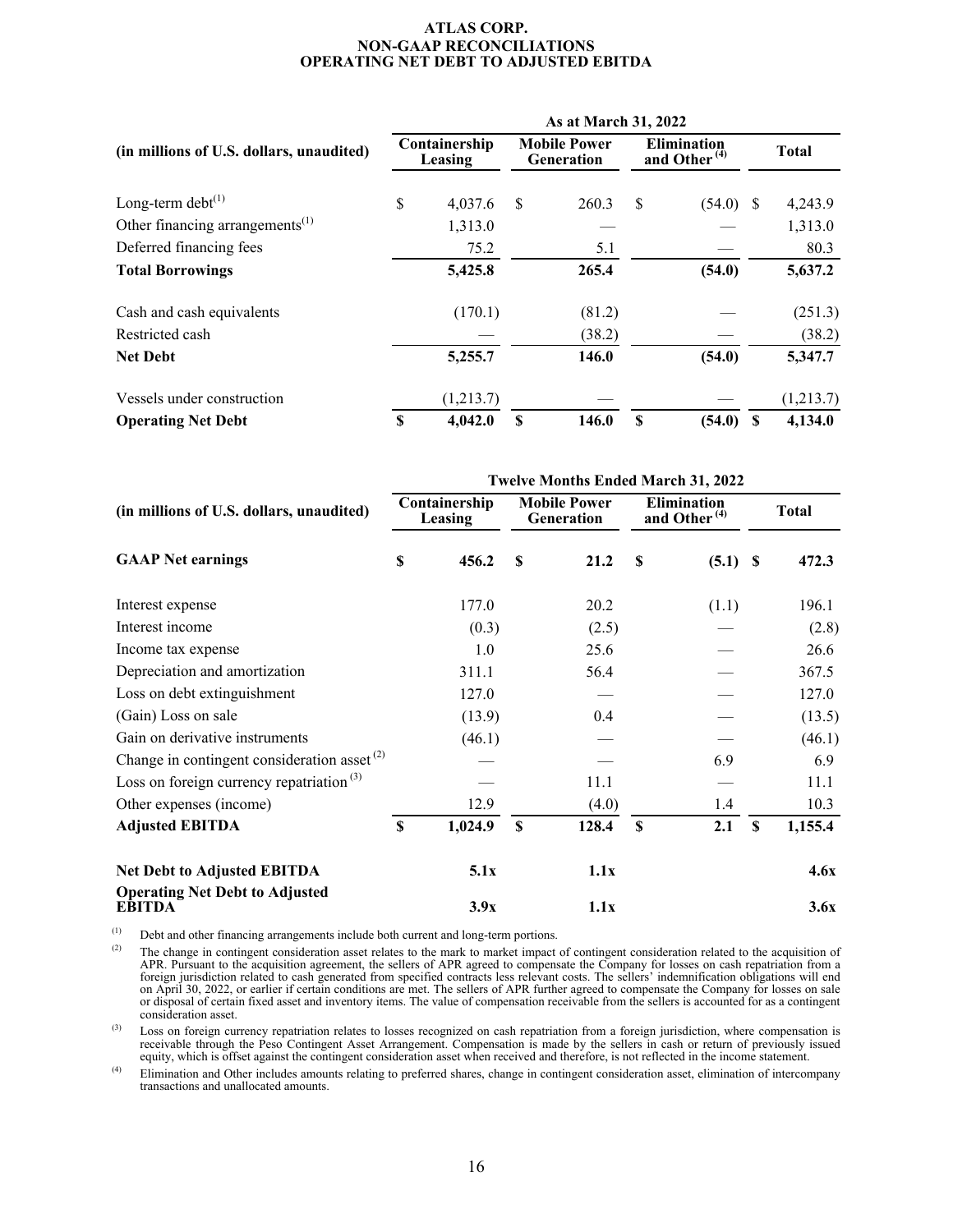#### **ATLAS CORP. NON-GAAP RECONCILIATIONS OPERATING NET DEBT TO ADJUSTED EBITDA**

|                                             | As at March 31, 2021     |         |                                          |        |                                                |             |   |              |  |  |
|---------------------------------------------|--------------------------|---------|------------------------------------------|--------|------------------------------------------------|-------------|---|--------------|--|--|
| (in millions of U.S. dollars, unaudited)    | Containership<br>Leasing |         | <b>Mobile Power</b><br><b>Generation</b> |        | <b>Elimination</b><br>and Other <sup>(4)</sup> |             |   | <b>Total</b> |  |  |
| Long-term debt $^{(1)}$                     | \$                       | 3,470.2 | <sup>\$</sup>                            | 259.9  | <sup>\$</sup>                                  | $(49.8)$ \$ |   | 3,680.3      |  |  |
| Other financing arrangements <sup>(1)</sup> |                          | 865.5   |                                          |        |                                                |             |   | 865.5        |  |  |
| Deferred financing fees                     |                          | 58.6    |                                          |        |                                                |             |   | 58.6         |  |  |
| <b>Total Borrowings</b>                     |                          | 4,394.3 |                                          | 259.9  |                                                | (49.8)      |   | 4,604.4      |  |  |
| Debt discount and fair value adjustment     |                          | 131.4   |                                          |        |                                                |             |   | 131.4        |  |  |
| Cash and cash equivalents                   |                          | (296.5) |                                          | (41.0) |                                                |             |   | (337.5)      |  |  |
| Restricted cash                             |                          |         |                                          | (38.2) |                                                |             |   | (38.2)       |  |  |
| <b>Net Debt</b>                             |                          | 4,229.2 |                                          | 180.7  |                                                | (49.8)      |   | 4,360.1      |  |  |
| Vessels under construction                  |                          | (222.0) |                                          |        |                                                |             |   | (222.0)      |  |  |
| <b>Operating Net Debt</b>                   | \$                       | 4,007.2 | S                                        | 180.7  | $\mathbf S$                                    | (49.8)      | S | 4,138.1      |  |  |

| (in millions of U.S. dollars, unaudited)<br><b>GAAP Net earnings</b> | <b>Twelve Months Ended March 31, 2021</b> |       |                                   |         |                                                |       |    |              |  |  |  |
|----------------------------------------------------------------------|-------------------------------------------|-------|-----------------------------------|---------|------------------------------------------------|-------|----|--------------|--|--|--|
|                                                                      | Containership<br>Leasing                  |       | <b>Mobile Power</b><br>Generation |         | <b>Elimination</b><br>and Other <sup>(4)</sup> |       |    | <b>Total</b> |  |  |  |
|                                                                      | \$                                        | 352.4 | S                                 | (122.1) | <b>S</b>                                       | 8.1   | S  | 238.4        |  |  |  |
| Interest expense                                                     |                                           | 170.8 |                                   | 22.2    |                                                | (4.2) |    | 188.8        |  |  |  |
| Interest income                                                      |                                           | (0.6) |                                   | (3.5)   |                                                |       |    | (4.1)        |  |  |  |
| Income tax expense                                                   |                                           | 0.7   |                                   | 20.7    |                                                |       |    | 21.4         |  |  |  |
| Depreciation and amortization                                        |                                           | 296.7 |                                   | 72.3    |                                                |       |    | 369.0        |  |  |  |
| Gain on sale                                                         |                                           |       |                                   | (0.3)   |                                                |       |    | (0.3)        |  |  |  |
| Gain on derivative instruments                                       |                                           | 2.0   |                                   |         |                                                |       |    | 2.0          |  |  |  |
| Change in contingent consideration asset $(2)$                       |                                           |       |                                   |         |                                                | (2.4) |    | (2.4)        |  |  |  |
| Loss on foreign currency repatriation $(3)$                          |                                           |       |                                   | 24.7    |                                                |       |    | 24.7         |  |  |  |
| Goodwill impairment                                                  |                                           |       |                                   | 117.9   |                                                |       |    | 117.9        |  |  |  |
| Other expenses                                                       |                                           | 0.7   |                                   | 7.7     |                                                | 1.5   |    | 9.9          |  |  |  |
| <b>Adjusted EBITDA</b>                                               | $\mathbf S$                               | 822.7 | $\mathbf S$                       | 139.6   | $\mathbf S$                                    | 3.0   | \$ | 965.3        |  |  |  |
| Net Debt to Adjusted EBITDA                                          |                                           | 5.1x  |                                   | 1.3x    |                                                |       |    | 4.5x         |  |  |  |
| <b>Operating Net Debt to Adjusted</b><br><b>EBITDA</b>               |                                           | 4.9x  |                                   | 1.3x    |                                                |       |    | 4.3x         |  |  |  |

(1) Debt and other financing arrangements include both current and long-term portions.<br>
<sup>(2)</sup> The change in contingent consideration asset relates to the mark to market impact.

(2) The change in contingent consideration asset relates to the mark to market impact of contingent consideration related to the acquisition of APR. Pursuant to the acquisition agreement, the sellers of APR agreed to compensate the Company for losses on cash repatriation from a foreign jurisdiction related to cash generated from specified contracts less relevant costs. The sellers' indemnification obligations will end on April 30, 2022, or earlier if certain conditions are met. The sellers of APR further agreed to compensate the Company for losses on sale or disposal of certain fixed asset and inventory items. The value of compensation receivable from the sellers is accounted for as a contingent consideration asset.

 $^{(3)}$  Loss on foreign currency repatriation relates to losses recognized on cash repatriation from a foreign jurisdiction, where compensation is receivable through the Peso Contingent Asset Arrangement. Compensation is made by the sellers in cash or return of previously issued equity, which is offset against the contingent consideration asset when received and therefore, is not reflected in the income statement.

(4) Elimination and Other includes amounts relating to preferred shares, change in contingent consideration asset, elimination of intercompany transactions and unallocated amounts.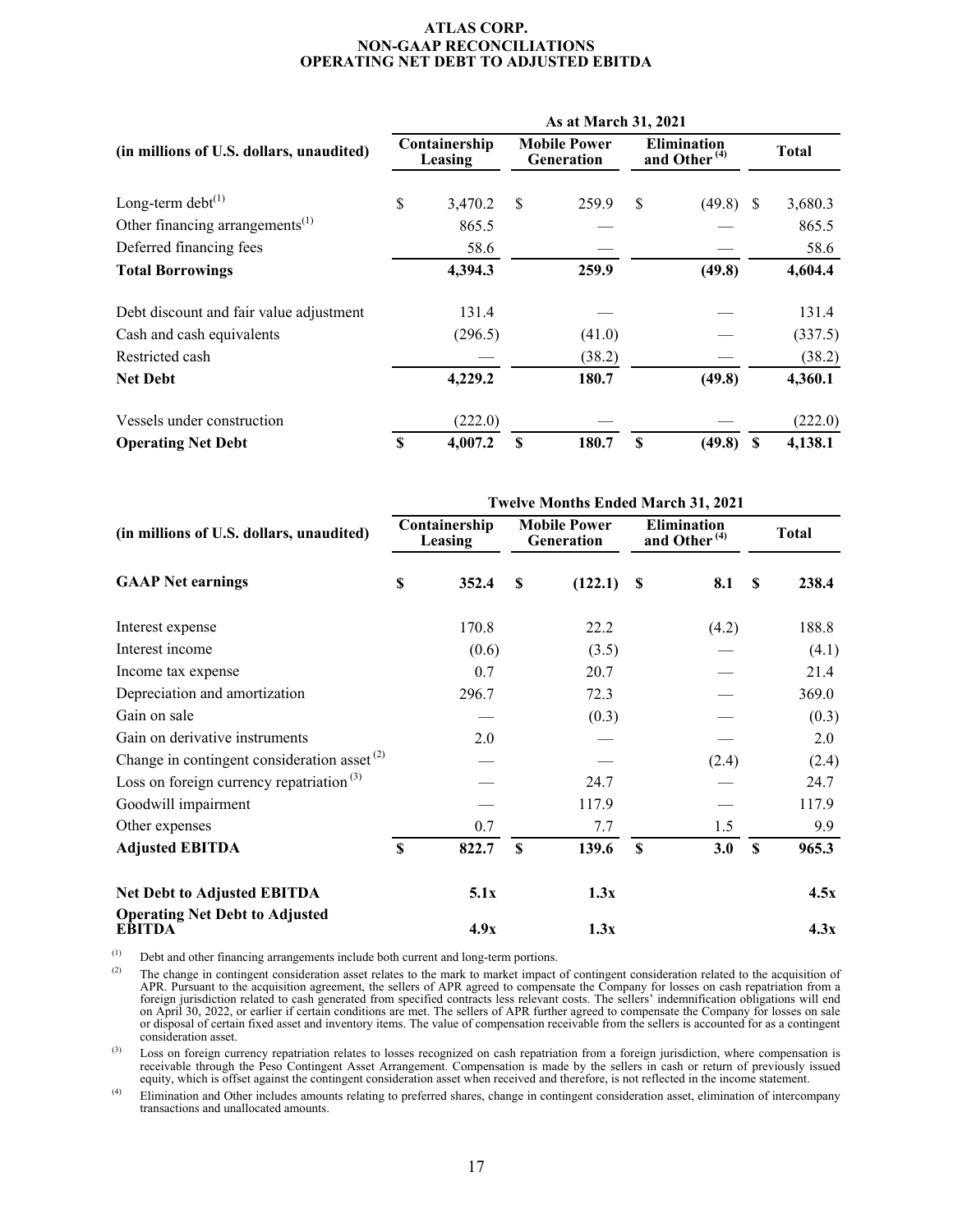#### **ATLAS CORP. NON-GAAP RECONCILIATIONS OPERATING BORROWINGS**

|                                                                                           | As at March 31, |                             |                               |                             |    |                             |  |  |  |  |  |
|-------------------------------------------------------------------------------------------|-----------------|-----------------------------|-------------------------------|-----------------------------|----|-----------------------------|--|--|--|--|--|
| (in millions of U.S. dollars, unaudited)                                                  |                 | 2021                        |                               |                             |    |                             |  |  |  |  |  |
|                                                                                           |                 | <b>Total</b><br>outstanding | <b>Interest</b><br>rate $(7)$ | <b>Years</b> to<br>maturity |    | <b>Total</b><br>outstanding |  |  |  |  |  |
| Term loan credit facilities $(1)(2)$                                                      | \$              | 2,295.5                     | 2.2%                          | 3.78                        | \$ | 2,775.4                     |  |  |  |  |  |
| Fairfax Notes <sup><math>(2)(4)</math></sup>                                              |                 |                             |                               |                             |    | 600.0                       |  |  |  |  |  |
| Senior unsecured notes $^{(2)(3)}$                                                        |                 | 1,302.4                     | 5.9%                          | 5.67                        |    | 280.0                       |  |  |  |  |  |
| Senior unsecured exchangeable notes $(2)(5)$                                              |                 | 201.3                       | 3.8%                          | 3.71                        |    | 201.3                       |  |  |  |  |  |
| Senior secured notes $(1)(2)(6)$                                                          |                 | 500.0                       | $4.1\%$                       | 11.16                       |    |                             |  |  |  |  |  |
| Debt discount and fair value adjustment                                                   |                 |                             |                               |                             |    | (131.4)                     |  |  |  |  |  |
| Deferred financing fees on long term debt                                                 |                 | (55.3)                      |                               |                             |    | (45.0)                      |  |  |  |  |  |
| Long term debt                                                                            |                 | 4,243.9                     |                               |                             |    | 3,680.3                     |  |  |  |  |  |
| Other financing arrangements <sup>(2)</sup><br>Deferred financing fees on other financing |                 | 1,338.0                     | 3.3%                          | 10.00                       |    | 879.1                       |  |  |  |  |  |
| arrangements                                                                              |                 | (25.0)                      |                               |                             |    | (13.6)                      |  |  |  |  |  |
| Other financing arrangement                                                               |                 | 1,313.0                     |                               |                             |    | 865.5                       |  |  |  |  |  |
| Total deferred financing fees                                                             |                 | 80.3                        |                               |                             |    | 58.6                        |  |  |  |  |  |
| <b>Total borrowings</b>                                                                   |                 | 5,637.2                     |                               |                             |    | 4,604.4                     |  |  |  |  |  |
| Vessels under construction $(8)$                                                          |                 | (1,213.7)                   |                               |                             |    | (222.0)                     |  |  |  |  |  |
| <b>Operating borrowings</b>                                                               | $\mathbf S$     | 4,423.5                     |                               |                             | \$ | 4,382.4                     |  |  |  |  |  |

 $(1)$  As at March 31, 2022, \$2,584.1 million was secured by vessels.

(2) These exclude deferred financing fees and include both current and long-term portions.<br>(3) Corresponds to the following: (i) 7.125% senior unsecured notes due in 2027 (ii) 6.5%

(3) Corresponds to the following: (i)  $7.125\%$  senior unsecured notes due in 2027, (ii) 6.5% senior unsecured sustainability-linked bonds issued in the Nordic bond market, due in 2024 and 2026, and (iii) 5.5% senior unsecured notes due 2029.

(4) Corresponds to the  $5.5\%$  senior notes due in 2025, 2026 and 2027.

(5) Corresponds to the  $3.75\%$  senior unsecured notes where the holder has the option to exchange into Atlas common shares, cash or combination of Atlas common shares or cash, at Seaspan's discretion, on or after September 2025 or earlier upon the occurrence of certain conditions. The notes are due in December 2025.

(6) Corresponds to Sustainability-Linked Senior Secured Notes with fixed interest rates ranging from 3.91% to 4.26% and maturities between 2031 and 2036.

(7) As at March 31, 2022, the three month and six month average LIBOR on the Company's term loan credit facilities were 0.7% and 0.6%, respectively.

(8) As at March 31, 2022, this represents the installment payments and other capitalized costs related to 67 vessels.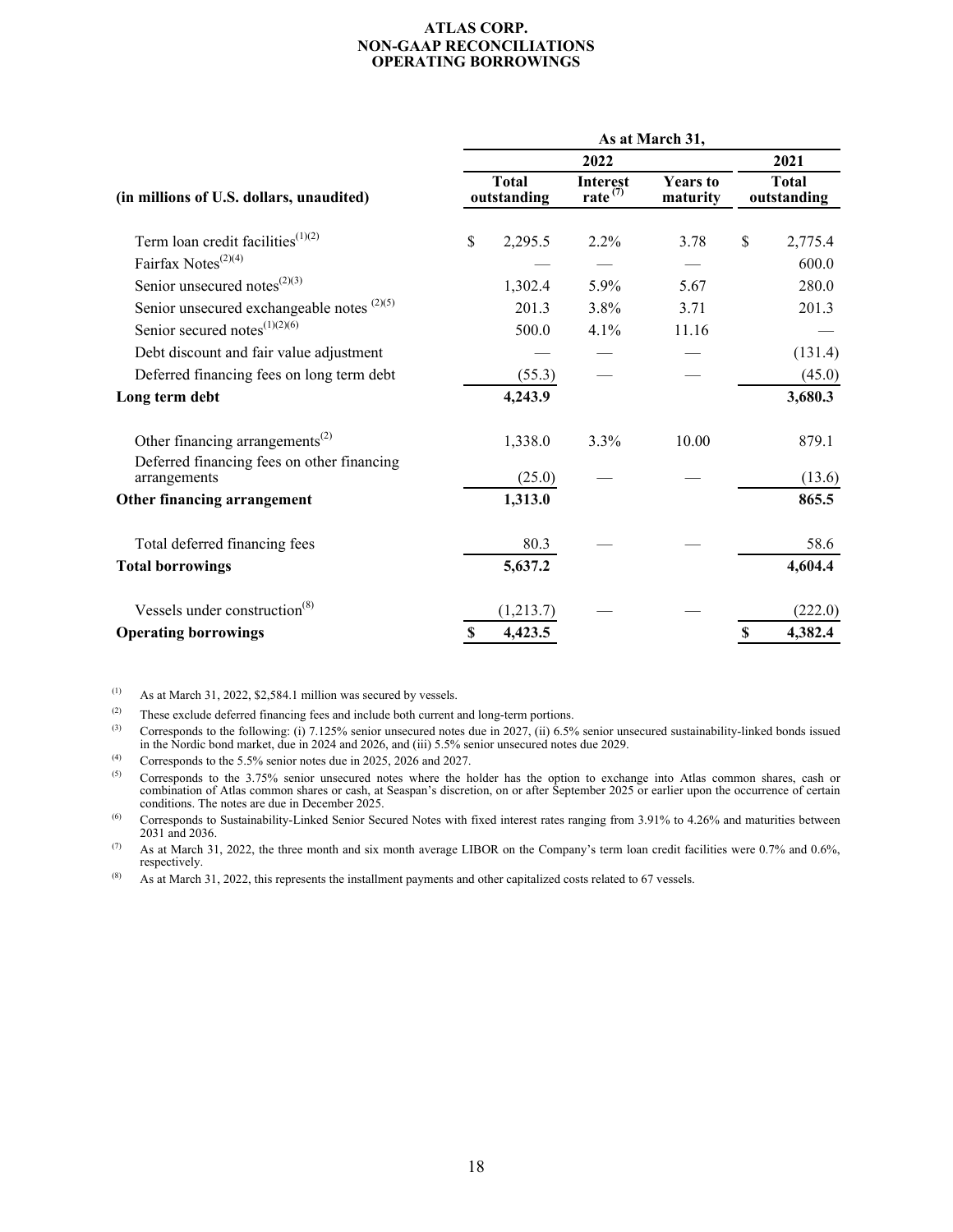### **Definitions of Non-GAAP Financial Measures**

This release includes various financial measures that are non-GAAP financial measures as defined under the rules of the United States Securities and Exchange Commission ("SEC"). These non-GAAP financial measures, which include FFO, FFO Per Share, Diluted ("FFO Per Share"), Adjusted Earnings, Adjusted Earnings Per Share, Diluted ("Adjusted EPS"), Adjusted EBITDA, Net Debt, Operating Net Debt and Total Borrowings, are intended to provide additional information and are not prepared in accordance with, and should not be considered substitutes for financial measures prepared in accordance with U.S. generally accepted accounting principles ("GAAP"). Investors are cautioned that there are material limitations associated with the use of the non-GAAP financial measures as an analytical tool.

*FFO* and *FFO Per Share* represent net earnings adjusted for depreciation and amortization, gains/losses on sale, unrealized change in fair value of derivative instruments, loss on foreign currency repatriation, change in contingent consideration asset, preferred share dividends accumulated, impairment, loss on debt extinguishment and certain other items that management believes are not representative of its operating performance. FFO and FFO Per Share are useful performance measures because they exclude those items that management believes are not representative of its performance.

FFO and FFO Per Share are not defined by GAAP and should not be considered as an alternative to net earnings, earnings per share or any other indicator of the Company's performance required to be reported by GAAP. In addition, these measures may not be comparable to similar measures presented by other companies.

*Adjusted Earnings* and *Adjusted EPS* represent net earnings adjusted for preferred share dividends accumulated, impairment, loss on debt extinguishment, unrealized change in fair value on derivative instruments and certain other items that management believes are not representative of its ongoing performance.

Adjusted Earnings and Adjusted EPS are not defined by GAAP and should not be considered as an alternative to net earnings, net earnings per share or any other indicator of the Company's performance required to be reported by GAAP. In addition, these measures may not be comparable to similar measures presented by other companies and the closest measure is net earnings. Management believes that these metrics are helpful in providing investors with information to assess the ongoing operations of the business.

*Adjusted EBITDA* represents net earnings before interest expense and income, tax expense, depreciation and amortization, impairment, write-down and gains/losses on sale, gains/losses on derivative instruments, loss on foreign currency repatriation, change in contingent consideration asset, loss on debt extinguishment, other expenses and certain other items that management believes are not representative of its operating performance.

Adjusted EBITDA provides useful information to investors in assessing the Company's results from operations. Management believes that this measure is useful in assessing performance and highlighting trends on an overall basis. Management also believes that this performance measure can be useful in comparing its results with those of other companies, even though other companies may not calculate this measure in the same way. The GAAP measure most directly comparable to Adjusted EBITDA is net earnings. Adjusted EBITDA is not defined by GAAP and should not be considered as an alternative to net earnings, or any other indicator of the Company's performance required to be reported by GAAP.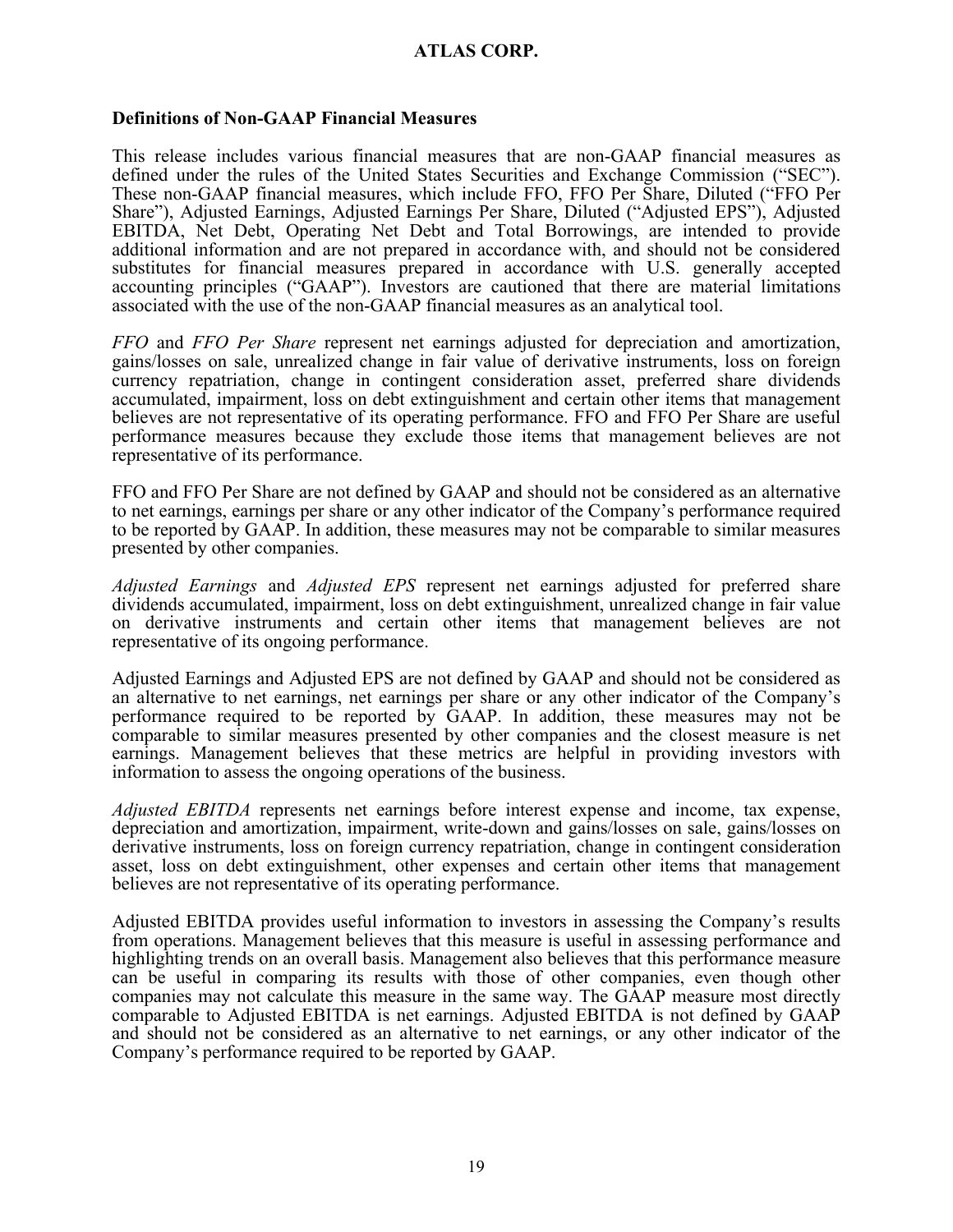*Total Borrowings* represents long-term debt and other financing arrangements, excluding deferred financing fees. *Operating borrowings* represents Total Borrowings less amounts related to vessels under construction.

*Net Debt* represents Total Borrowings before debt discount and fair value adjustments, net of cash and cash equivalents and restricted cash. *Operating Net Debt* represents Net Debt less amounts related to vessels under construction.

Net Debt and Total Borrowings provide useful information to investors in assessing the Company's leverage. Management believes these measures are useful in assessing the Company's ability to settle contracted debt payments. Management also believes that these leverage measurements can be useful in comparing the Company's position with those of other companies, even though other companies may not calculate these measures in the same way. The GAAP measure most directly comparable to Net Debt and Total Borrowings is the total of longterm debt and other financing arrangements. Net Debt and Total Borrowings are not defined by GAAP and should not be considered as an alternative to long-term debt and other financing arrangements, or any other indicator of the Company's financial position required to be reported by GAAP.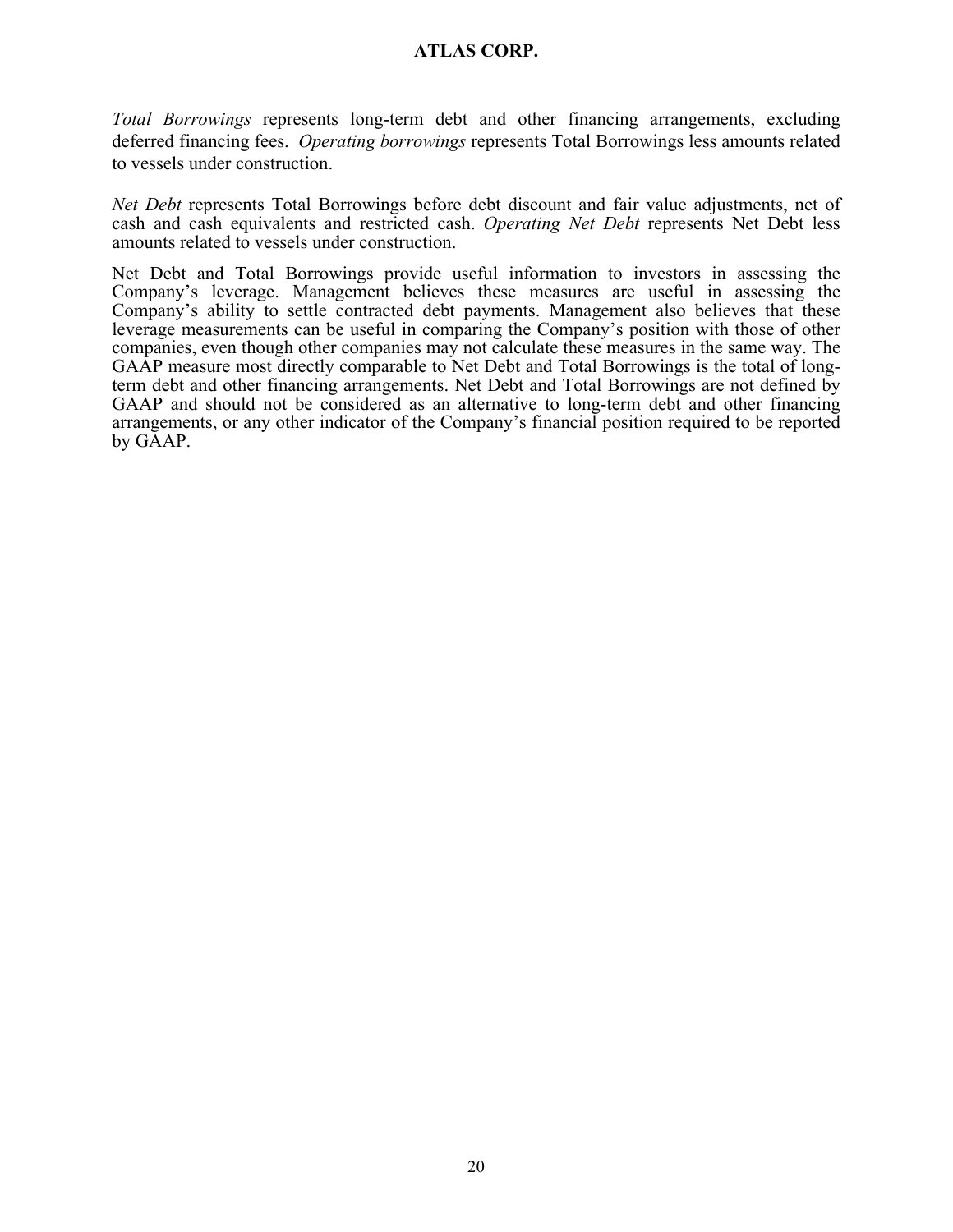### CAUTIONARY STATEMENT REGARDING FORWARD-LOOKING STATEMENTS

This release contains forward-looking statements (as such term is defined in Section 21E of the Securities Exchange Act of 1934, as amended, or the Exchange Act). Statements that are predictive in nature, that depend upon or refer to future events or conditions, or that include words such as "continue," "expects," "anticipates," "intends," "plans," "believes," "estimates," "projects," "forecasts," "will," "may," "potential," "should" and similar expressions are forward looking statements. These forward-looking statements represent Atlas' estimates and assumptions only as of the date of this release and are not intended to give any assurance as to future results. As a result, you are cautioned not to rely on any forward-looking statements. Forward-looking statements appear in a number of places in this release. Although these statements are based upon assumptions Atlas believes to be reasonable based upon available information, they are subject to risks and uncertainties. These risks and uncertainties include, but are not limited to:

- Atlas' future operating and financial results;
- Atlas' future growth prospects;
- Atlas' business strategy and capital allocation plans, and other plans and objectives for future operations;
- Atlas' primary sources of funds for short, medium and long-term liquidity needs;
- potential acquisitions, financing arrangements and other investments, and the expected benefits from such transactions;
- Atlas' financial condition and liquidity, including its ability to realize the benefits of recent financing activities, borrow and repay funds under its credit facilities, its ability to obtain waivers or secure acceptable replacement charters under the credit facilities, its ability to refinance existing facilities and notes, and to obtain additional financing in the future to fund capital expenditures, acquisitions and other general corporate activities;
- conditions in the public equity market and the price of Atlas' shares;
- changes in governmental rules and regulations or actions taken by regulatory authorities, and the effect of governmental regulations on Atlas' business;
- the financial condition of Seaspan's and APR's customers, lenders and other counterparties and their ability to perform their obligations under their agreements with Seaspan and APR, respectively;
- the continued ability to meet specified restrictive covenants in Atlas' and its subsidiaries' financing and lease arrangements, notes and preferred shares;
- any economic downturn in the global financial markets and potential negative effects of any recurrence of such disruptions on the demand for the services of Seaspan's containerships or APR's mobile power solutions or on our customers' ability to charter our vessels, lease our power generation assets and pay for our services;
- the length and severity of the novel coronavirus (COVID-19) pandemic, including as a result of new variants of the virus, and its impact on Atlas' business;
- a major customer experiencing financial distress, due to the COVID-19 pandemic, bankruptcy or otherwise;
- global economic and market conditions and shipping industry trends, including charter rates and other factors affecting supply and demand for our containerships and power generation solutions;
- disruptions in global credit and financial markets as the result of the COVID-19 pandemic or otherwise;
- Atlas' expectations as to impairments of its vessels and power generation assets, including the timing and amount of potential impairments;
- the future valuation of Atlas' vessels, power generation assets and goodwill;
- future time charters and vessel deliveries, including future long-term charters for certain existing vessels;
- estimated future capital expenditures needed to preserve the operating capacity of Seaspan's containership fleet and comply with regulatory standards, as well as Atlas'